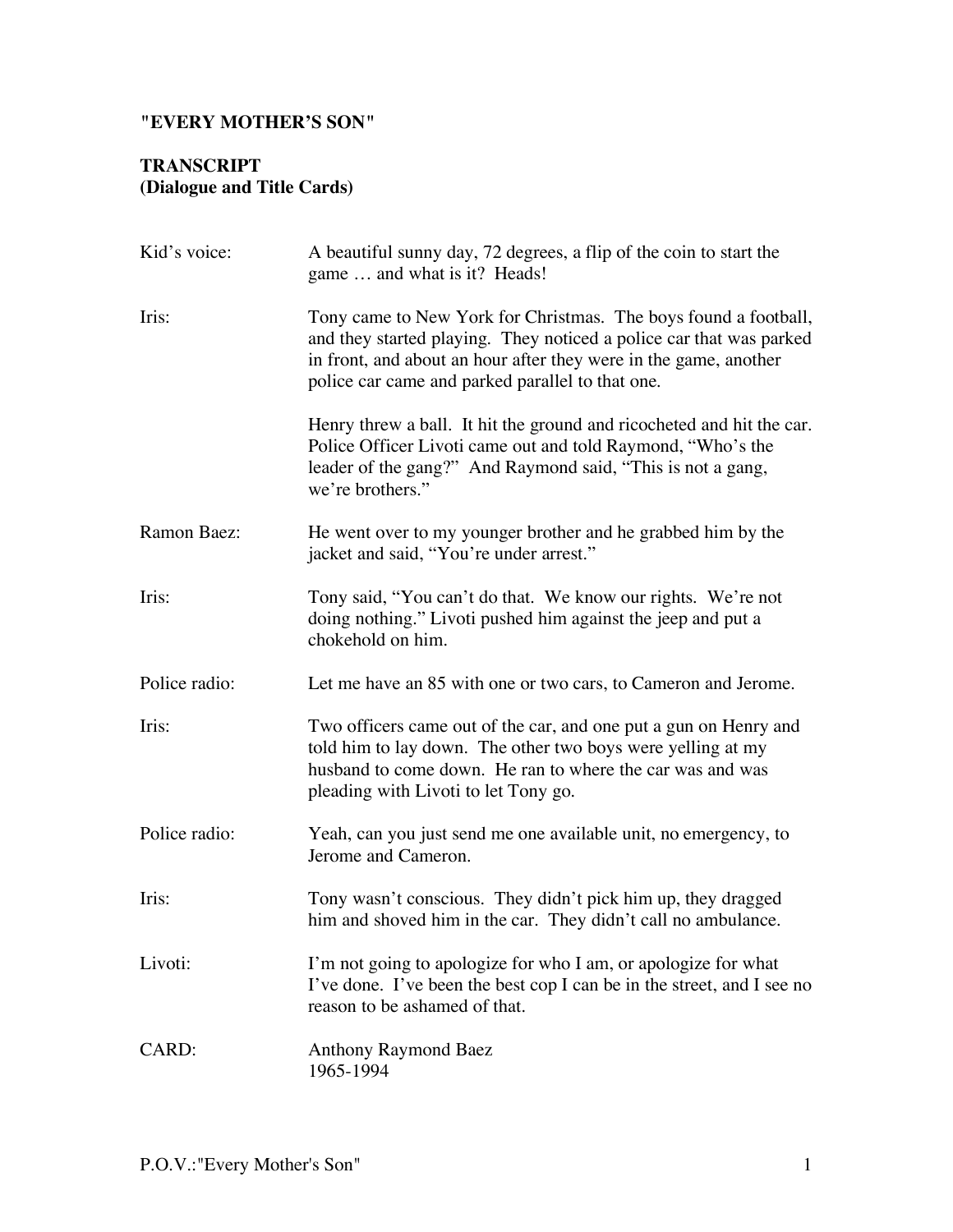| TITLE CARD: | During the 1990's, under Mayor Giuliani's administration,        |
|-------------|------------------------------------------------------------------|
|             | policing became more aggressive, a pattern that could be seen in |
|             | many American cities.                                            |

TITLE CARD: This film tells the stories of three women – Iriz Baez, Kadiatou Diallo and Doris Busch Boskey – who turn the tragedy of having a son killed by police into an opportunity for change.

## TITLE CARD: EVERY MOTHER'S SON

Iris Baez: All my life, I lived in the Bronx. I came here when I was one year old, from Puerto Rico. I thought I had a pink world, I don't know, I lived in a pink world, and nothing could destroy it because I had six beautiful kids that the Lord gave me, and five that I adopted, and everybody else that was around.

> There are 17 here, 17 kids in the whole house. We've got two kitchens. This is for the early eaters, and upstairs is for the night eaters.

My son Anthony always walked around with a Bible. My pastor used to be always on top of him, talking, because he wanted him to become a minister. Because he had that touch. He could talk to you, and if you were angry, by the time he finished talking to you, you were not angry with the person you were supposed to be angry with.

He always had a football, a baseball, dominoes, Chinese checkers, all the kinds of games that kids would enjoy, he had them in his car.

In '92 he got married, he went to Florida and he took a test to become a police officer. Everywhere he went, he left his mark.

They told me that Tony died of asthma. And my kids said, "Mommy, he did not have asthma." So then I got a lawyer, just to find out, for my peace of mind, for my family's peace of mind, to find out what really happened.

- Susan Karten: I immediately recommended to the family that night, that we have an independent autopsy done. And the pathologist said that it was very clear to him that Anthony Baez was choked to death.
- Alan LeBlanc There is not only hemorrhage, but hematoma, a significant pooling or collection of the blood in both of the sclera of Anthony's eyes.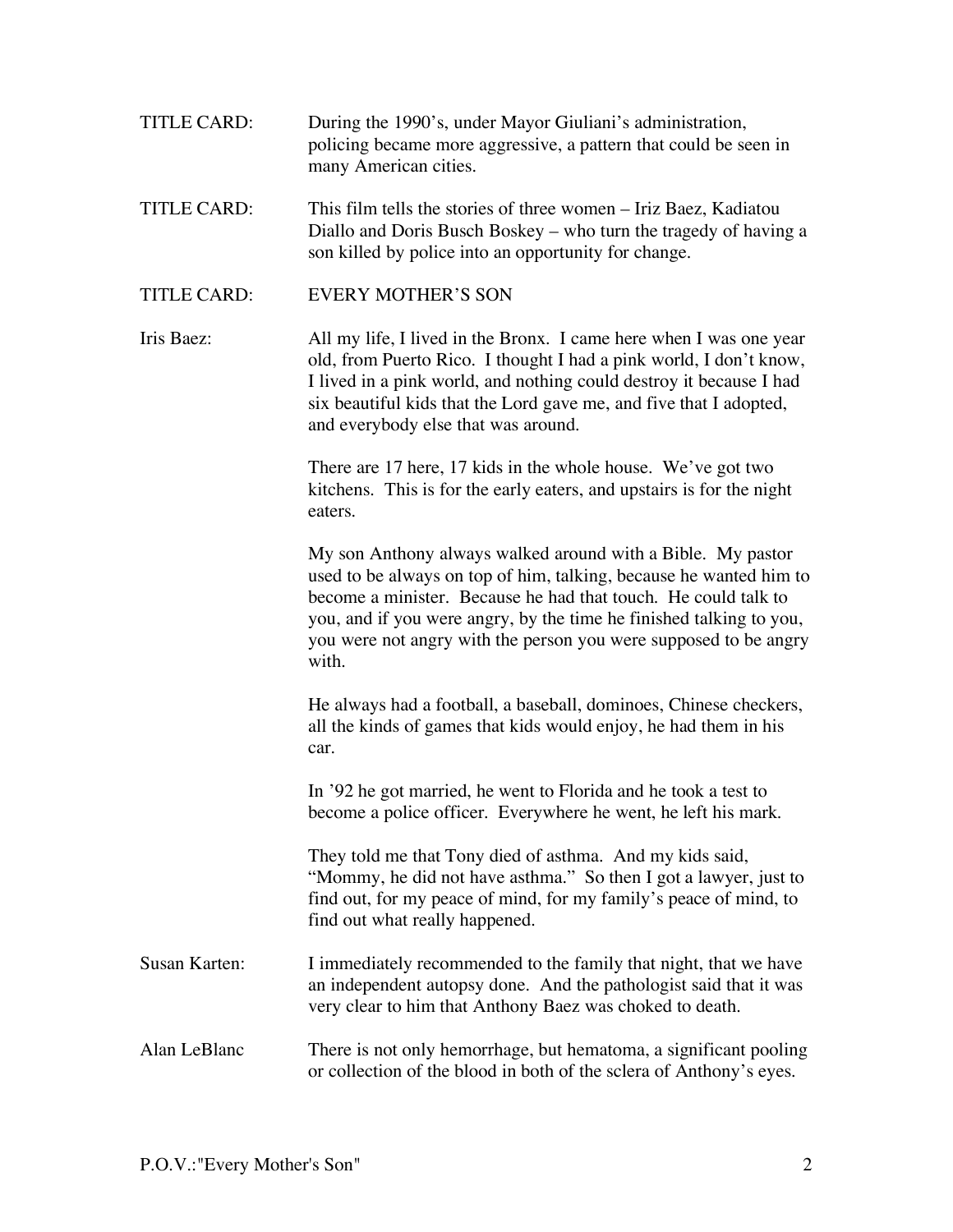|                    | The cause of death here is asphyxia, the interruption of this young<br>man's ability to breathe by reason of a third person.                                                                                                                                                                                                                                                                                                                                                                          |
|--------------------|-------------------------------------------------------------------------------------------------------------------------------------------------------------------------------------------------------------------------------------------------------------------------------------------------------------------------------------------------------------------------------------------------------------------------------------------------------------------------------------------------------|
| Susan:             | Then the Medical Examiner issued his own report, which<br>confirmed our finding, saying it was a homicide.                                                                                                                                                                                                                                                                                                                                                                                            |
| Iris:              | When they laid Anthony in the funeral, everybody was kicking and<br>punching walls, and my sister bought some paper and said, "Why<br>don't you have the kids draw something?"                                                                                                                                                                                                                                                                                                                        |
|                    | We started walking from here to the precinct, because I wanted to<br>tell them that there was a murderer in there. We were about 20 to<br>25. By the time we walked from here to Grand Concourse, it was<br>like a hundred.                                                                                                                                                                                                                                                                           |
| Crowd:             | We want justice. We want justice.                                                                                                                                                                                                                                                                                                                                                                                                                                                                     |
| Iris:              | I was never part of a movement. I was never a part of anything,<br>except raising my kids, and my church activity and my job. Other<br>than that, I don't remember raising my voice to nobody,<br>contradicting anybody. I was force into it by Livoti, he made me<br>become part of this movement, by him murdering my son.                                                                                                                                                                          |
| Richie Perez:      | A friend of ours called us and told us Anthony Baez had been<br>killed, and that there was going to be a rally around his death at the<br>Bronx Courthouse. And we went. Iris Baez was there, with the<br>members of her family.                                                                                                                                                                                                                                                                      |
| Preacher (Spanish) | We are here to memorialize the good conduct, the integrity, and<br>the Christianity of Anthony Raymond Baez.                                                                                                                                                                                                                                                                                                                                                                                          |
| Richie:            | Having been involved in organizing in the community and working<br>with families around police abuse, the Giuliani election in '94 was<br>very significant in that he ran on a policy against Civilian<br>Complaint Review Board, which we had been fighting for for<br>decades, actually, for civilian oversight of the police department.<br>We had just gotten an independent civilian review board<br>established in New York by former Mayor Dinkins, and he ran on<br>a platform opposing that. |
| TITLE:             | Police Demonstrate Against Civilian Complaint Review Board<br>City Hall, 1992                                                                                                                                                                                                                                                                                                                                                                                                                         |
| Giuliani:          | The reason the morale of the police department of the City of New<br>York is so low, is one reason and one reason alone: David<br>Dinkins!                                                                                                                                                                                                                                                                                                                                                            |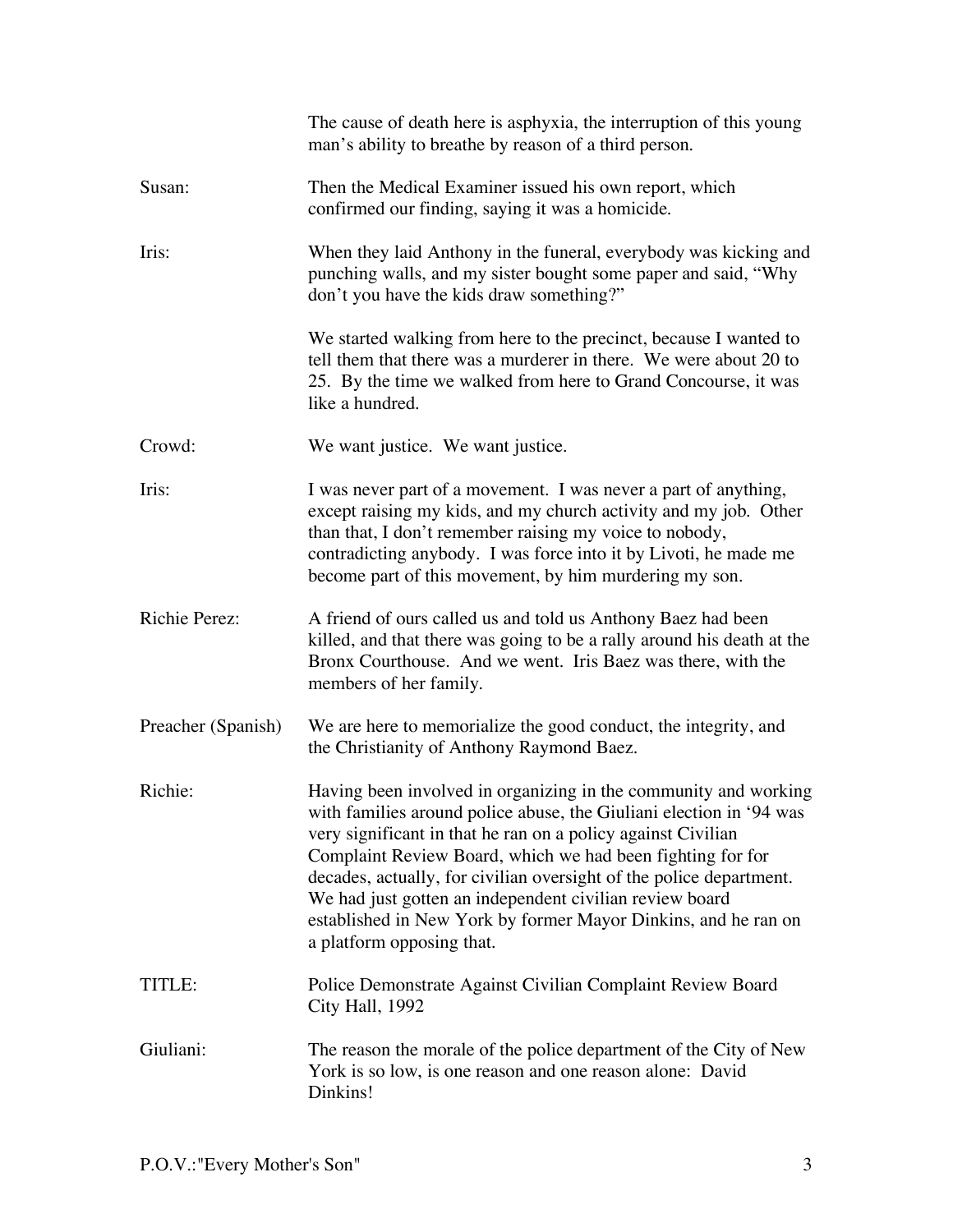| Richie:           | It seemed that messages were being given that the police were<br>going to be given a pretty much free hand.                                                                                                                                                                                                                                                                                                                                                                                                                                                                                                                                                                                                                                           |
|-------------------|-------------------------------------------------------------------------------------------------------------------------------------------------------------------------------------------------------------------------------------------------------------------------------------------------------------------------------------------------------------------------------------------------------------------------------------------------------------------------------------------------------------------------------------------------------------------------------------------------------------------------------------------------------------------------------------------------------------------------------------------------------|
| <b>HEADLINE:</b>  | Complaints Against Cops Up 37.4%                                                                                                                                                                                                                                                                                                                                                                                                                                                                                                                                                                                                                                                                                                                      |
| Richie:           | In the first year of the Giuliani Administration, we were getting<br>calls from young people, and from their families, about stops and<br>frisks, being taken into custody, being put in lineups, all kinds of<br>illegal abuses.                                                                                                                                                                                                                                                                                                                                                                                                                                                                                                                     |
| Iris:             | Me and the lawyer put out an 800-number for anyone who had any<br>information on Livoti, and even police officers called and told us<br>that was a habit he had of choking people and they knew about it.                                                                                                                                                                                                                                                                                                                                                                                                                                                                                                                                             |
| Richie:           | Livoti's record was such that he was put into what's called a<br>"Forced Monitoring Program," meaning he was supposed to ride<br>with a sergeant to watch his behavior. Now, that's highly unusual.<br>That meant that he was a danger, if the police department<br>recognized it.                                                                                                                                                                                                                                                                                                                                                                                                                                                                    |
| Susan:            | Not only did Francis Livoti have 15 prior CCRB complaints<br>against him, but there were recommendations by the highest<br>captain of the $46th$ precinct to remove Francis Livoti from the $46th$ ,<br>But that recommendation was countermanded by the Chief of<br>Patrol, Louis Anemone. And so this wasn't an aberrant situation.<br>This was a situation where a cop was well-protected by his own at<br>the highest levels of the New York City Police Department.                                                                                                                                                                                                                                                                              |
| TITLE:            | <b>Bronx Criminal Court</b><br>October, 1995                                                                                                                                                                                                                                                                                                                                                                                                                                                                                                                                                                                                                                                                                                          |
| Susan:            | There was a Grand Jury convened by the District Attorney, Robert<br>Johnson, and there was a vote if Criminal Negligent Homicide, and<br>we're told to come to the arraignment. Now the arraignment is<br>where the charges are formally presented. So we all arrived at the<br>Bronx Courthouse, and you must have had least 200 police officers<br>sitting in there. Francis Livoti was brought in, it was the first time<br>we saw him, and they announced the charges. And the judge said,<br>"Manslaughter in the Second Degree." Iris looks at me, and I look<br>at my co-counsel Alan, and I said, "I thought it was criminally-<br>negligent homicide?" At which point everybody started buzzing<br>around, "What happened? What's going on?" |
| Judge Scheindlin: | An indictment was prepared. However, it mistakenly omitted the<br>charge voted by the Grand Jury.                                                                                                                                                                                                                                                                                                                                                                                                                                                                                                                                                                                                                                                     |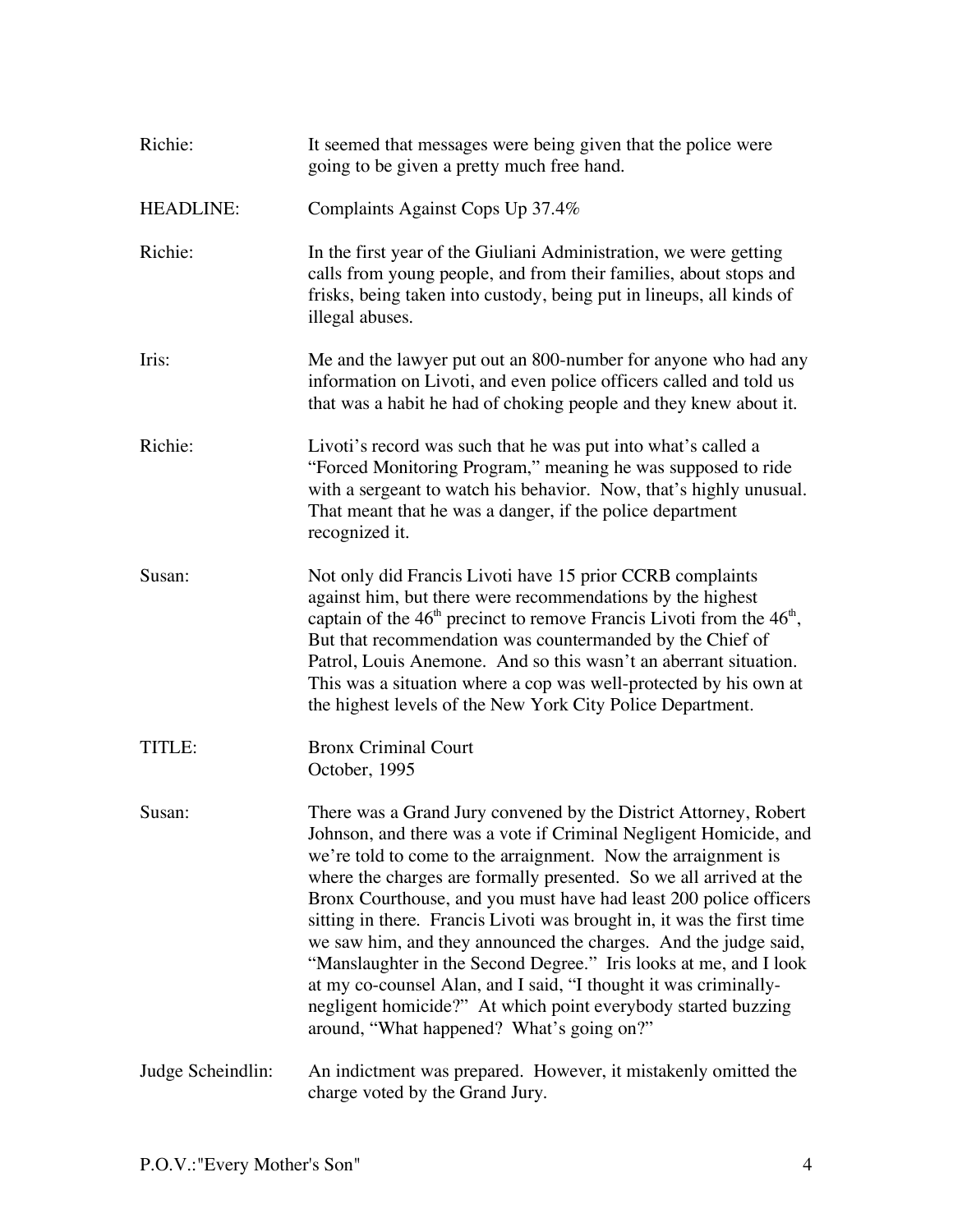| Susan:                   | The District Attorney came over and said, "There was<br>typographical error. And I said, "In a high-profile case like this, a<br>mistake was made in the way the indictment was typed? What<br>does this mean?" And she then went on to explain to me that<br>Livoti could now move to dismiss this indictment, and that we<br>would have to start all over again. |
|--------------------------|--------------------------------------------------------------------------------------------------------------------------------------------------------------------------------------------------------------------------------------------------------------------------------------------------------------------------------------------------------------------|
| Iris:                    | To me, it could have been simple. All the judge had to do was,<br>"There's a mistake in this paper, go fix it, this is not what the jury<br>picked." He preferred to just throw the whole thing out. I couldn't<br>accept that because I knew my son was murdered, the city coroner<br>knew my son was murdered, my family knew my son was<br>murdered.            |
| Iris:                    | I went on television a couple of times, asking for mothers who'd<br>lost their sons to come and join me.                                                                                                                                                                                                                                                           |
| Iris (on TV, in Spanish) | All we're asking for is justice, not only for my son, but for all the<br>other, too.                                                                                                                                                                                                                                                                               |
| Iris:                    | I met other parents. They explained to me what "disobedient"<br>means. That means that you lay yourself in the street and stop the<br>traffic, to get attention. And what greater than the DA's office!                                                                                                                                                            |
| TITLE:                   | Sit-in at the Bronx District Attorney' Office                                                                                                                                                                                                                                                                                                                      |
| Crowd:                   | Livoti did the crime, let him do the time!                                                                                                                                                                                                                                                                                                                         |
| Robert Johnson:          | Your opinion means something to me.                                                                                                                                                                                                                                                                                                                                |
| Susan:                   | Iris Baez and all the other mothers used civil disobedience to bring<br>Robert Johnson out and finally for him to agree that there would be<br>a re-indictment.                                                                                                                                                                                                    |
|                          | I remember all of us saying that "Maybe there will be justice in<br>this case. As hard as it is to bring a cop to trial, we're going to<br>overcome that."                                                                                                                                                                                                         |
| TITLE:                   | October, 1996<br>Livoti's Trial Begins                                                                                                                                                                                                                                                                                                                             |
| Nancy Borko:             | The people will prove that the defendant put his arm around the<br>neck of Anthony Baez, choking him, keeping him there long<br>enough to cause an asphyxiation to cause his death.                                                                                                                                                                                |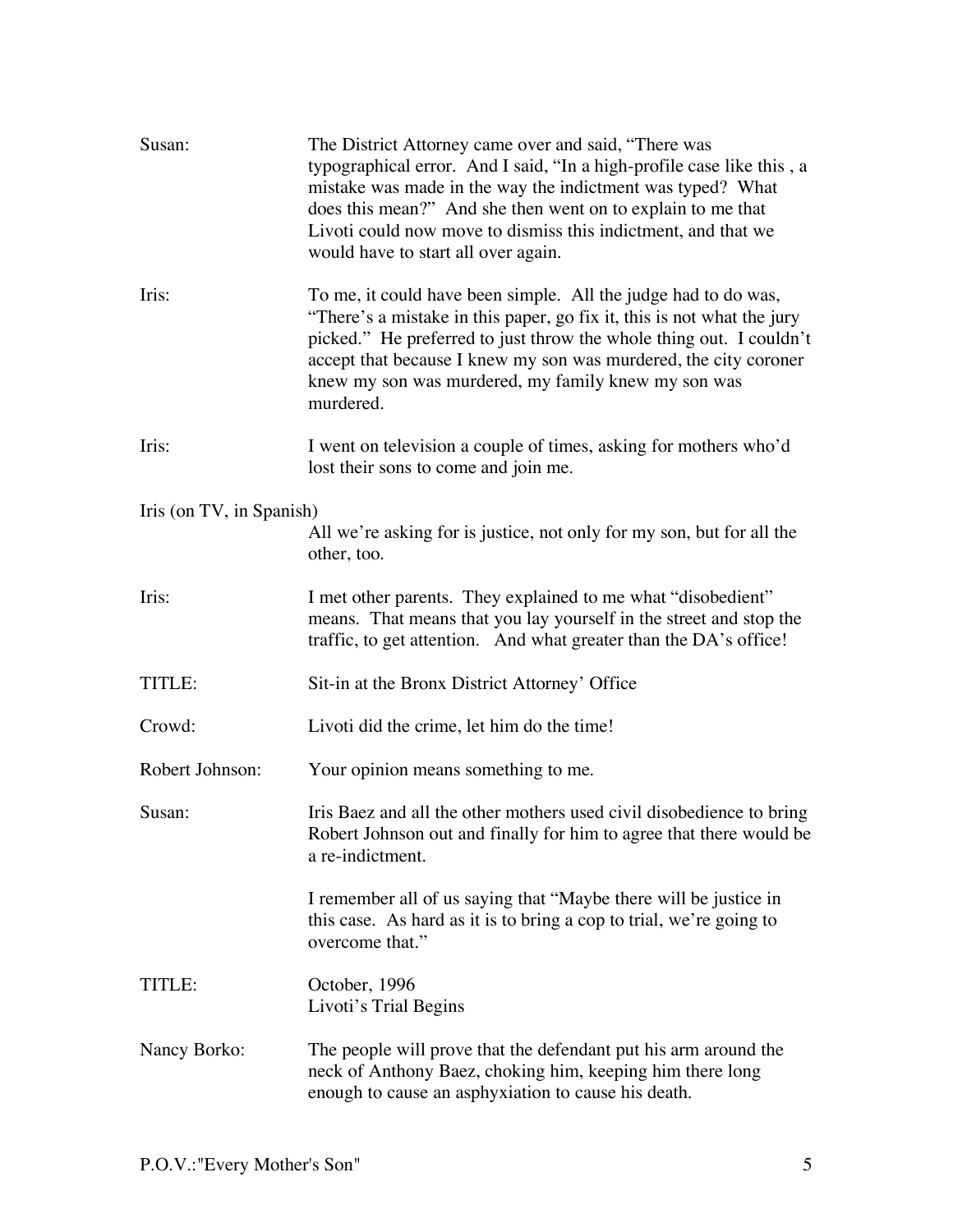| Susan:             | The sergeant and two other officers all testified that after Anthony<br>was on the ground, that he then got up, and walked onto the street<br>curb, and then collapsed.                                                                                                                                                                                                                                                                                                                                                               |
|--------------------|---------------------------------------------------------------------------------------------------------------------------------------------------------------------------------------------------------------------------------------------------------------------------------------------------------------------------------------------------------------------------------------------------------------------------------------------------------------------------------------------------------------------------------------|
| Daisy Borea:       | I didn't think the deceased was breathing.                                                                                                                                                                                                                                                                                                                                                                                                                                                                                            |
| Susan:             | Officer Daisy Borea said no, when she got out of the car, Anthony<br>was on the ground, and he never got up. And Judge Scheindlin<br>said from the bench, "There has been a nest of perjury in this<br>courtroom." And that was unheard of, for a judge make that kind<br>of remark. So that afternoon, that was a Friday afternoon, on the<br>summations, everybody kind of thought well, this was going the<br>way of a conviction.                                                                                                 |
| TITLE:             | October 7, 1996<br>Livoti's verdict is delivered                                                                                                                                                                                                                                                                                                                                                                                                                                                                                      |
| Judge Scheindlin:  | Anthony Baez's death was tragic, unnecessary and avoidable. It is<br>clear to this court that the defendant's conduct failed to rise to the<br>level one would expect of a professional. His behavior did not<br>serve to calm the waters of this rapidly-unfolding minor conflict. I<br>do not find that the defendant is innocent. I do find, based on the<br>quality of the evidence presented, that the people have failed to<br>establish the defendant's guilt beyond a reasonable doubt. The<br>defendant is found not guilty. |
| Man outside:       | Why'd they let him off?                                                                                                                                                                                                                                                                                                                                                                                                                                                                                                               |
| Girl:              | He's guilty!                                                                                                                                                                                                                                                                                                                                                                                                                                                                                                                          |
| Man:               | No justice, no fucking peace!                                                                                                                                                                                                                                                                                                                                                                                                                                                                                                         |
| Susan:             | Iris Baez collapsed. Scheindlin ran off the bench. People were<br>milling around stunned. Stunned!                                                                                                                                                                                                                                                                                                                                                                                                                                    |
|                    | Mother (in Spanish): As long as there's a mother, we'll continue to fight!                                                                                                                                                                                                                                                                                                                                                                                                                                                            |
| Susan:             | I believe that the case was set up in such a way that there not going<br>to be a conviction. But I think, on reflection, what the verdict<br>stood for was that people lost confidence in the whole system.                                                                                                                                                                                                                                                                                                                           |
| <b>TITLE CARD:</b> | Officer Livoti was acquitted of all charges.                                                                                                                                                                                                                                                                                                                                                                                                                                                                                          |
| <b>TITLE CARD:</b> | He declined to be interviewed for this film.                                                                                                                                                                                                                                                                                                                                                                                                                                                                                          |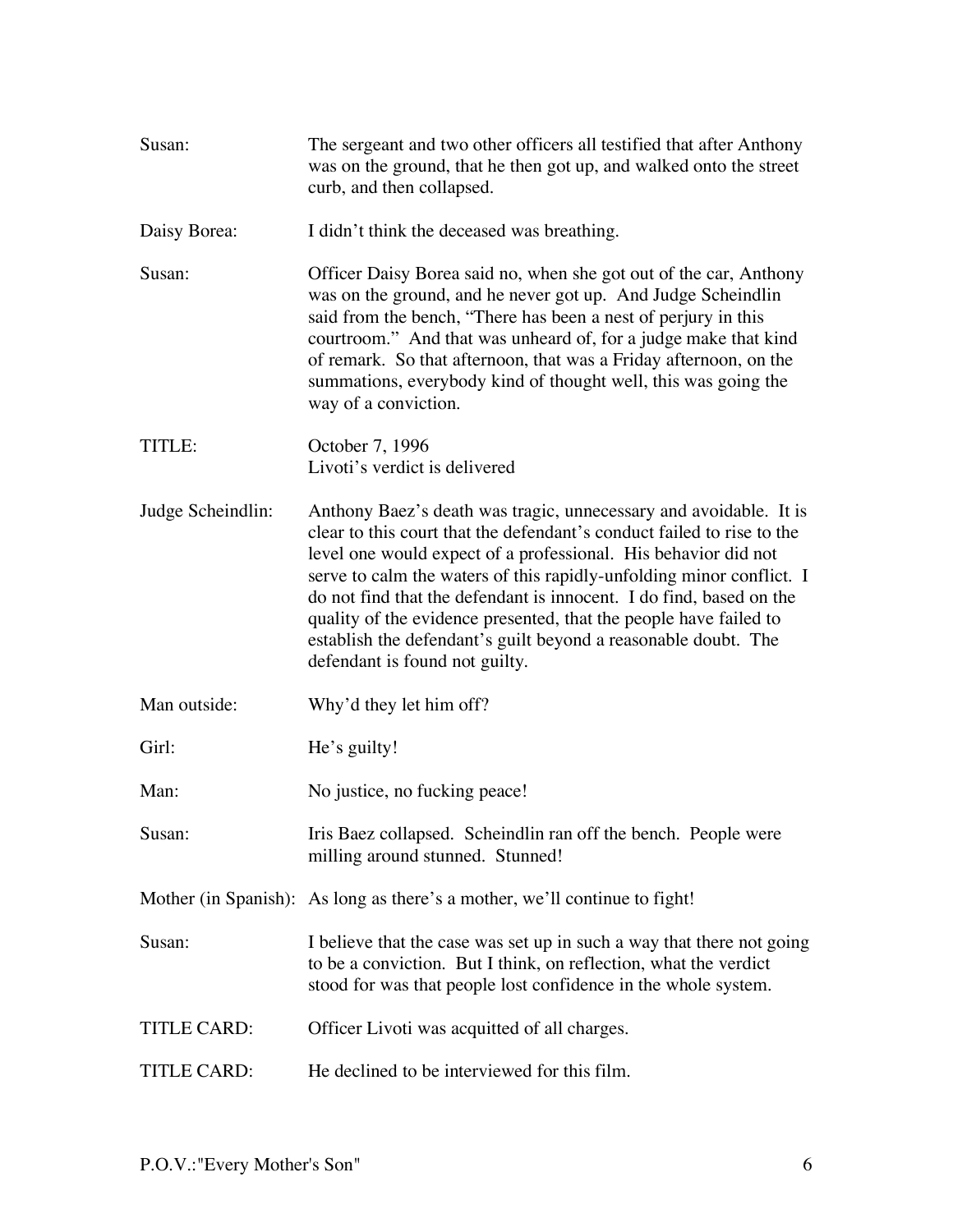| Iris:               | You want to take some coffee to Papi?                                                                                                                                                                                                                                                                          |
|---------------------|----------------------------------------------------------------------------------------------------------------------------------------------------------------------------------------------------------------------------------------------------------------------------------------------------------------|
| Linda:              | She told us she was going to take us in the car, and now she<br>doesn't want to take us.                                                                                                                                                                                                                       |
| Iris:               | Oh Linda, please stop.                                                                                                                                                                                                                                                                                         |
| Little kid:         | You leaving?                                                                                                                                                                                                                                                                                                   |
| Iris:               | Yes. Watch what you're eating, how you're eating. She wants to<br>go to City Island, to eat a bowl of shrimps.                                                                                                                                                                                                 |
| Linda:              | It wasn't to eat, it was to get out of here.                                                                                                                                                                                                                                                                   |
| Iris:               | It is hard for everybody. We don't talk about it much. Because<br>every time you talk about it, then come the questions. Why go to<br>church? Why pray? Why ask God for anything because Tony did<br>everything step by step, they say, and yet he was the one that was<br>taken away.                         |
|                     | You go out and you protest and you come home, you're still<br>coming home, you're not staying out in the street, the people are<br>not around you 24 hours. When you're upset, for that moment,<br>you don't feel, you just want justice. It's after you go home, when<br>everybody's gone, that reality hits. |
| Richie:             | The families at various times would request a meeting with the<br>Mayor and/or the Police Commissioner. They wanted to talk to the<br>people in charge about their loss and what had happened with the<br>investigation. Invariably, those requests were ignored.                                              |
| TITLE:              | Mayor's Town Meeting<br>Clinton, New York City<br>1996                                                                                                                                                                                                                                                         |
| Mayor Giuliani:     | I'm going to ask Herman Badillo                                                                                                                                                                                                                                                                                |
| Voices in audience: | They lost their children, let them speak.                                                                                                                                                                                                                                                                      |
| Mayor Giuliani:     | Well, we're not going to conduct a meeting that way, Sir. Sorry.<br>We're going to $\dots$                                                                                                                                                                                                                     |
| Richie:             | Town Hall meetings are a good venue because they're supposed to<br>take questions from the audience. But they knew who all the<br>mothers were, they would have detectives and mayoral staff<br>identify who we were, and none of us would be called upon.                                                     |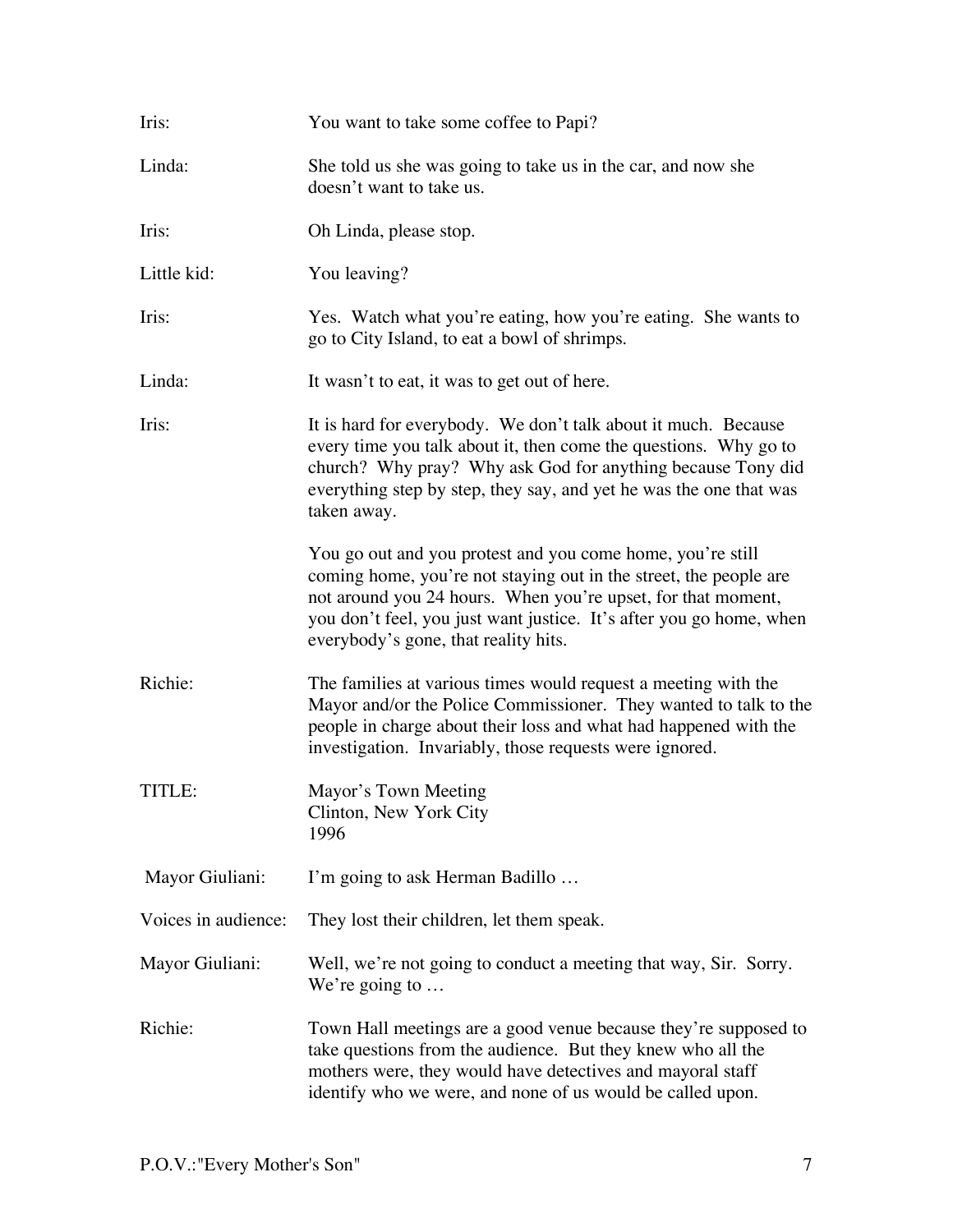| Mayor Giuliani:    | You're not going to get to ask a question that way. Thank you. I<br>enjoyed this meeting, it was very enjoyable, we covered a lot of<br>issues, thank you very much.                                                                             |
|--------------------|--------------------------------------------------------------------------------------------------------------------------------------------------------------------------------------------------------------------------------------------------|
| <b>TITLE CARD:</b> | Between 1994 and 1999, 107 civilian killing by police occurred in<br>New York City under circumstances that community groups felt<br>represented an overuse of force.                                                                            |
| Iris:              | From '94 to '95 there are the Baez, the Rosario, the Carrasquillo.<br>There are the Rodriguez, there are the Santos. Through the years<br>we notice the people we talk to that can change, don't change<br>nothing. Because here we have Diallo. |
| 911 Operator #1:   | Police Operator 167                                                                                                                                                                                                                              |
| Woman Caller:      | Yes, please, can I have a police car here real quick?                                                                                                                                                                                            |
| 911 Operator #1:   | What is the address?                                                                                                                                                                                                                             |
| Woman Caller:      | 1146 Wheeler.                                                                                                                                                                                                                                    |
| 911 Operator #1:   | What is the emergency?                                                                                                                                                                                                                           |
| Woman Caller:      | The emergency is there's gunshots being fired like crazy.                                                                                                                                                                                        |
| 911 Operator #2:   | Operator 1634, where is the emergency?                                                                                                                                                                                                           |
| Man Caller:        | I just heard somebody unload a clip. It sounded like a 9mm.                                                                                                                                                                                      |
| 911 Operator #3:   | How many shots did you hear?                                                                                                                                                                                                                     |
| Woman Caller:      | Maybe like 20.                                                                                                                                                                                                                                   |
| Man Caller:        | The reason I'm calling is because I don't know if anybody got hit<br>by it or nothing                                                                                                                                                            |
| 911 Operator #2:   | Do you want to leave your last name, Sir?                                                                                                                                                                                                        |
| Man Caller:        | No, just a concerned citizen.                                                                                                                                                                                                                    |
| TITLE:             | Amadou Diallo<br>1976-1999                                                                                                                                                                                                                       |
| TITLE:             | Guinea, West Africa                                                                                                                                                                                                                              |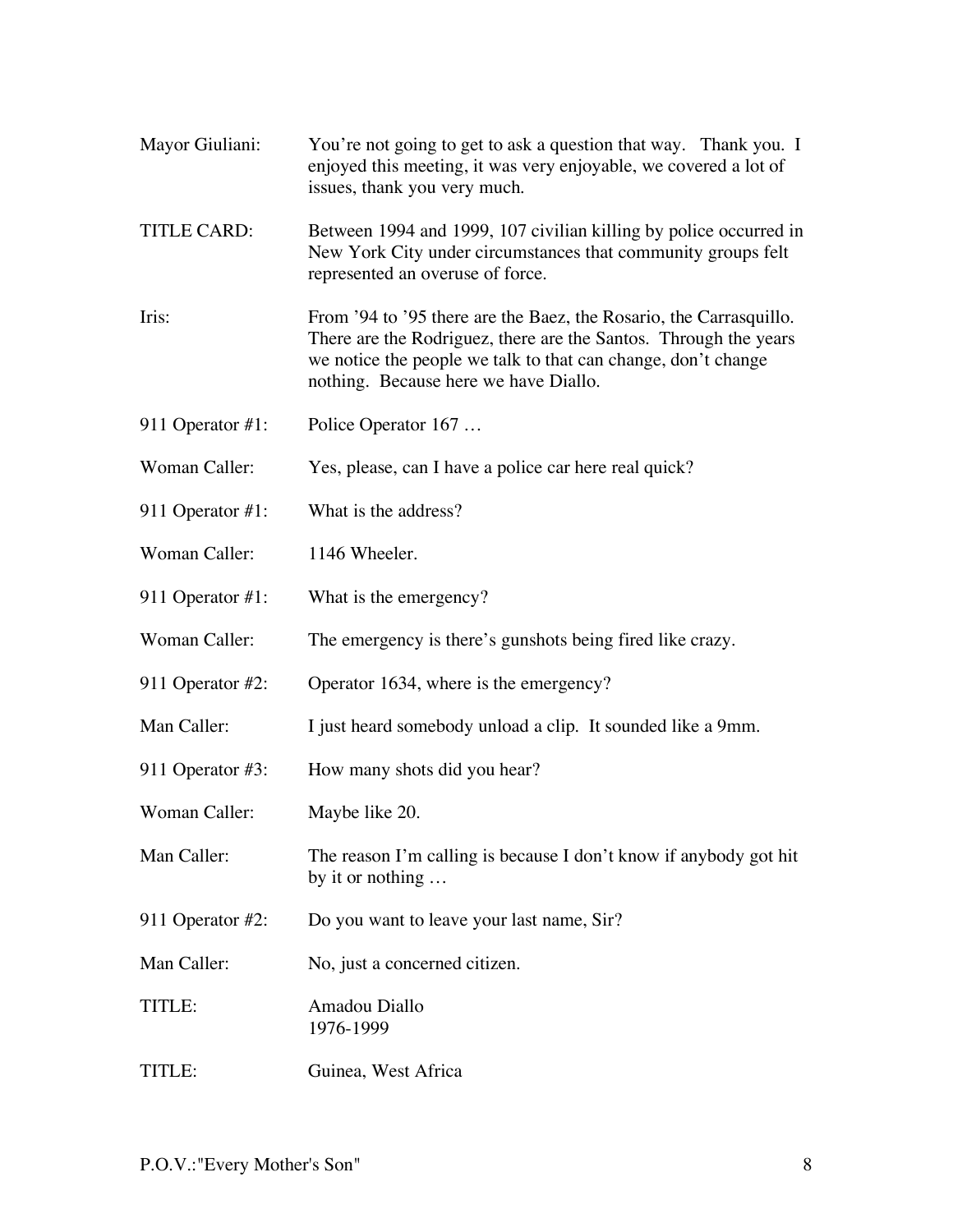| Kadiatou Diallo: | I was getting ready to go to work. A phone call from my sister,<br>she says that one of our cousins called from New York, and they<br>were looking for my brother. I knew it was like 2am in New York,<br>and I told her, "If someone called from New York at this time and<br>it's not Amadou, it's about him."                                                                                                   |
|------------------|--------------------------------------------------------------------------------------------------------------------------------------------------------------------------------------------------------------------------------------------------------------------------------------------------------------------------------------------------------------------------------------------------------------------|
|                  | It took the whole day before we knew it was the police. Even how<br>it happened, I knew it two hours before I boarded the flight, they<br>told me about how many bullets were fired and how many police<br>people were involved in the shooting.                                                                                                                                                                   |
| TITLE:           | New York City                                                                                                                                                                                                                                                                                                                                                                                                      |
| Kadiatou:        | I learned that my son was killed in the vestibule of his apartment<br>by four police officers, and that they shot at him 41 times.                                                                                                                                                                                                                                                                                 |
|                  | Amadou! Amadou!                                                                                                                                                                                                                                                                                                                                                                                                    |
|                  | Amadou was my eldest son. He was born in Liberia. He had the<br>opportunity of knowing many countries before he came to<br>America. When Amadou told me that he wanted to come to<br>America, I asked him why he wanted to go so far away. And he<br>said, "Mom, I want to go to realize my dream, to become a man."<br>And I was so proud that I just blessed him.                                                |
|                  | I remember the first time he spoke to his sister in Africa. He was<br>cooking, and my daughter was so surprised. She said, "Amadou,<br>you are making food?" He says, "Yes, this is America. I do my<br>laundry, I clean my house, and I do my cooking before I go to<br>work." We were told in Africa that men cannot cook, women<br>have to do it for them. So here it's different, and Amadou was<br>adjusting. |
|                  | I was thinking how come this thing can happen to somebody, in his<br>own vestibule, in his own house where he lives? You have no arm,<br>you are not involved in any crime. My son went out after speaking<br>to his roommate, a few minutes later on he's coming back in his<br>house, and the officers were driving their car passing by. What<br>happened?                                                      |
| Tony Gair:       | What happened on February 4 of 1999 was that Amadou Diallo<br>was standing inside the vestibule of his building on 1157 Wheeler<br>Avenue, minding his own business, when four white police<br>officers, members of the New York City Police Department's<br>Street Crimes Unit, drove by the decided to toss him, and ended up<br>killing him.                                                                    |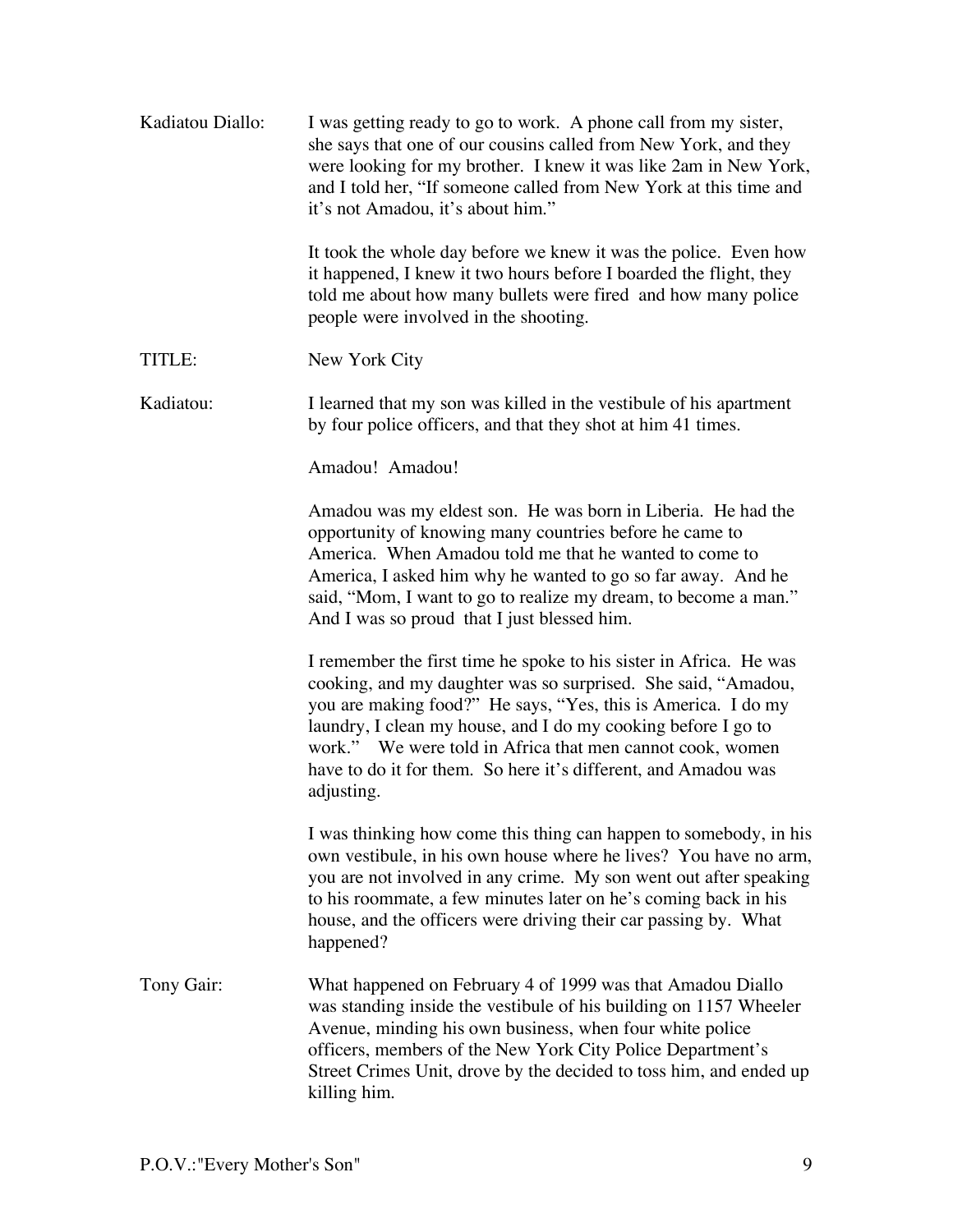|                    | Their mandate was to get handguns off the street, and they would<br>approach people with something much less than probable cause in<br>an effort to do that. And they would, in the vernacular, "Slam and<br>Jam" them, they would slam them against the wall and jam them<br>up.                                                                                                                                                                                          |
|--------------------|----------------------------------------------------------------------------------------------------------------------------------------------------------------------------------------------------------------------------------------------------------------------------------------------------------------------------------------------------------------------------------------------------------------------------------------------------------------------------|
| Clif Hollensworth: | The Street Crimes Unit work in plain clothes. Therefore, if they<br>make stops late at night, they don't truly want people to know they<br>are police officers. They ride around in unmarked cars. They stop<br>people on the street, throw them against a wall, look to see if they<br>have any guns, or drugs or knives. It's a way of treasure hunting,<br>if you want to call it that.                                                                                 |
| Richie:            | Remember, this is was a get-tough Mayor, he was going to clean<br>up the town, there was a new Sheriff in town. They increased<br>stops and frisks, and their policy was, you stop and frisk everyone<br>and you'll find someone. Entire communities were designated as<br>drug-prone criminal areas, to facilitate police stopping everyone<br>inside that community. In the first year of the Giuliani<br>administration, the number of juvenile arrests rose by 98,000. |
| Kadiatou:          | I learned that things were happening here, in the neighborhood,<br>especially in the poor neighborhood. Young males were targeted<br>by the NYPD for no reason other than where they live and the<br>color of their skin. But the officers denied they stopped Amadou<br>to look for guns. They said they stopped him because he looked<br>like the description of a wanted rapist.                                                                                        |
| TITLE:             | Testimony of Sean Carroll, first officer to open fire on Amadou<br>Diallo.                                                                                                                                                                                                                                                                                                                                                                                                 |
| Sean Carroll:      | We're heading down Wheeler Avenue and I notice an individual<br>looking up and down the block. I said, "Well, he definitely<br>resembles the description of the rapist, there's no doubt about it."<br>Officer McMellon and I exited the vehicle and we start walking<br>towards the individual.                                                                                                                                                                           |
| Clif:              | If you're in fear that this may be the rapist or the robber or the<br>burglar, you're going to put it out over your radio. "Listen, we're<br>stopping one person at 1157 Wheeler Avenue, he's wearing black<br>hoody, dungarees, Timberlands, and he's acting suspicious."<br>You're going to put it out over the air. It was never done.                                                                                                                                  |
| Sean Carroll:      | I'm saying, "Police, show me your hands." The individual turned,<br>looked at us, and he starts removing a black object from his right                                                                                                                                                                                                                                                                                                                                     |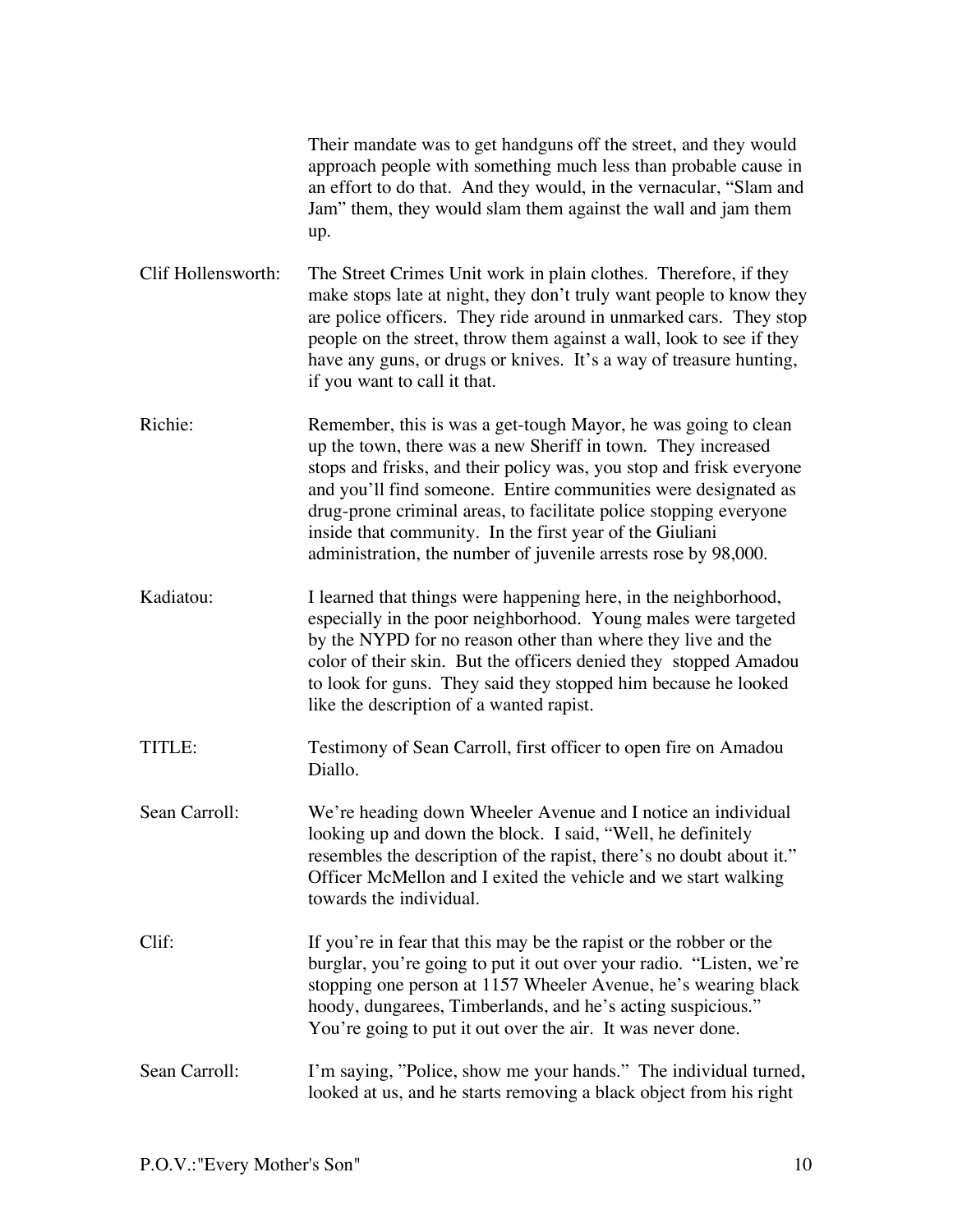| side. Believing that he had just pulled and was about to fire a gun<br>at my partner, I fired my weapon. When I removed the object<br>from his hand, which I believed to be a gun, I grabbed it and it felt<br>soft, and I seen it was a wallet.                                                                                                                                                                                                                                                                                                                                                                                                                                                                                          |
|-------------------------------------------------------------------------------------------------------------------------------------------------------------------------------------------------------------------------------------------------------------------------------------------------------------------------------------------------------------------------------------------------------------------------------------------------------------------------------------------------------------------------------------------------------------------------------------------------------------------------------------------------------------------------------------------------------------------------------------------|
| They might have panicked, these four officers, when they shot<br>him. But they didn't panic when they got out of that car. And<br>there was no reason for them to get out of the car - there was no<br>911 call, there was no reports of suspicious people in the<br>neighborhood. They had a sketch of a rapist, but that rapist I don't<br>think had raped for about nine months. There was no justification,<br>no reasonable grounds for them to get out of that car except for one<br>thing: maybe he'll have a gun, we'll get credit if we get it, if he<br>doesn't so what? He's just a black kid in the Bronx, who cares if<br>we abuse his rights and trample on his rights? He has no recourse.<br>And the fact is, he doesn't. |
| The only reason the four officers approached my son, Amadou,<br>that night is because he's Black, the color of his skin. Had<br>Amadou been white, the officers would have never stopped him.<br>That I know for sure.                                                                                                                                                                                                                                                                                                                                                                                                                                                                                                                    |
| I have a son about the same age. It's very horrible. It's sad.                                                                                                                                                                                                                                                                                                                                                                                                                                                                                                                                                                                                                                                                            |
| I've been in New York 53 years, and I've kept up with politics and<br>things that have been going on. It's outrageous, it's discouraging,<br>disgusting, that Black people have to go on through all that they<br>have, dear.                                                                                                                                                                                                                                                                                                                                                                                                                                                                                                             |
| I remember I went to the rally in Harlem. Women were grabbing<br>me and crying and kissing me and saying, "Every night, when my<br>child goes out, I will not sleep until they come home." And I<br>promised them that I would not go away, I'll be here and help to<br>bring change in the system.                                                                                                                                                                                                                                                                                                                                                                                                                                       |
| Hi, I'm Kadiatou Diallo, Amadou's mother. I just came back from<br>Guinea today to support what we are doing together since my son<br>was murdered.                                                                                                                                                                                                                                                                                                                                                                                                                                                                                                                                                                                       |
| At the beginning, I was trying to be strong. I was able to meet<br>with other mothers. I remember I met with Mrs. Baez, I will never<br>forget the image that I saw. She has here, on her chest, a big<br>framed photo of her son, and they told me he was killed also by the<br>NYPD.                                                                                                                                                                                                                                                                                                                                                                                                                                                    |
| February, 1999                                                                                                                                                                                                                                                                                                                                                                                                                                                                                                                                                                                                                                                                                                                            |
|                                                                                                                                                                                                                                                                                                                                                                                                                                                                                                                                                                                                                                                                                                                                           |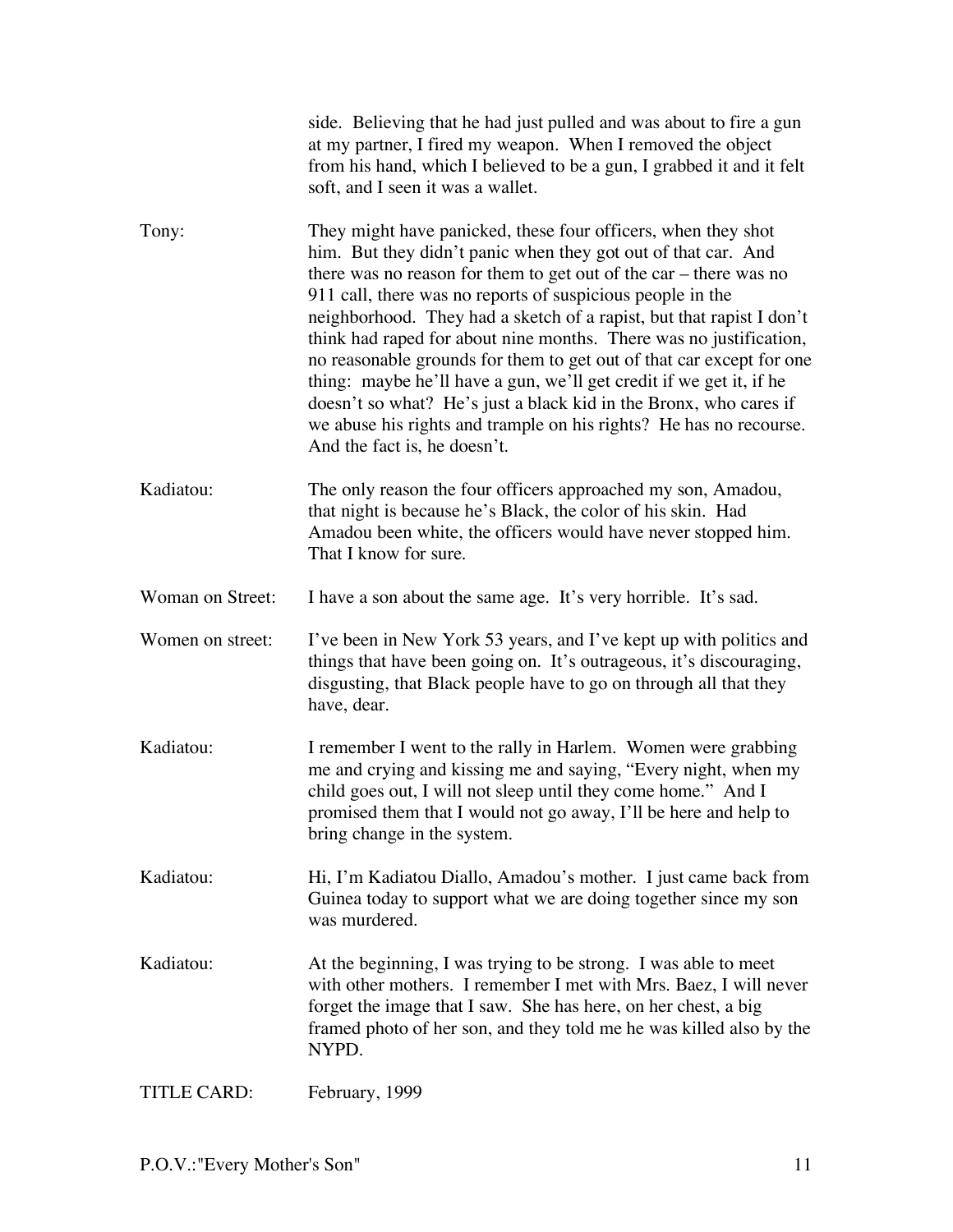|                    | 1200 people arrested for civil disobedience                                                                                                                                                                                                                                                                                                                                                                                                                                           |
|--------------------|---------------------------------------------------------------------------------------------------------------------------------------------------------------------------------------------------------------------------------------------------------------------------------------------------------------------------------------------------------------------------------------------------------------------------------------------------------------------------------------|
| Announcer:         | The outrage and anger over the police shooting of Amadou Diallo<br>just seems to keep building and building.                                                                                                                                                                                                                                                                                                                                                                          |
| Richie:            | We saw the movement growing, we saw people's anger growing.<br>It forced media coverage, it forced politicians to start to deal with<br>some of this stuff. The need for independent prosecutors, the need<br>for civilian oversight of police departments, these issues began to<br>move to the center of political discussion in the city. They were no<br>longer marginal issues.                                                                                                  |
| <b>TITLE CARD:</b> | March 22, 1999<br>Police Commissioner Howard Safir<br>testifies before the City Council                                                                                                                                                                                                                                                                                                                                                                                               |
| Councilwoman:      | We feel that people, citizens, are being harassed and children are<br>being brought up to be afraid of the police, basically because of the<br><b>Street Crimes Unit.</b>                                                                                                                                                                                                                                                                                                             |
| Safir:             | Is there a question here?                                                                                                                                                                                                                                                                                                                                                                                                                                                             |
| Councilwoman:      | I am asking if you cannot find a different way of keeping the crime<br>statistics low, without threatening people's civil liberties?                                                                                                                                                                                                                                                                                                                                                  |
| Safir:             | Was that, "When did I stop beating my wife?"                                                                                                                                                                                                                                                                                                                                                                                                                                          |
| News Anchor:       | Tonight, fresh off his weekend trip out West, the Mayor was<br>dishing pasta at a Republican function in Midtown. And when<br>asked if he was feeling the pressure he said:                                                                                                                                                                                                                                                                                                           |
| Mayor Giuliani:    | No, I'm not concerned about it.                                                                                                                                                                                                                                                                                                                                                                                                                                                       |
| Crowd:             | Who's streets? Our streets!                                                                                                                                                                                                                                                                                                                                                                                                                                                           |
| Iris:              | We're showing the power that we have. We're not a minority,<br>we're the majority.                                                                                                                                                                                                                                                                                                                                                                                                    |
| Robert Johnson:    | In the early morning hours of February $4th$ , 19 of 41 bullets fired at<br>Amadou Diallo ripped into his body as he stood blameless,<br>unarmed and defenseless in the vestibule of his building. Today,<br>after a seven-week investigation, I'm announcing that a Bronx<br>grand jury has charged defendants Kenneth Boss, Sean Carroll,<br>Edward McMellon and Richard Murphy in a three-count<br>indictment of intentional and reckless murder of Mr. Diallo by<br>pistol shots. |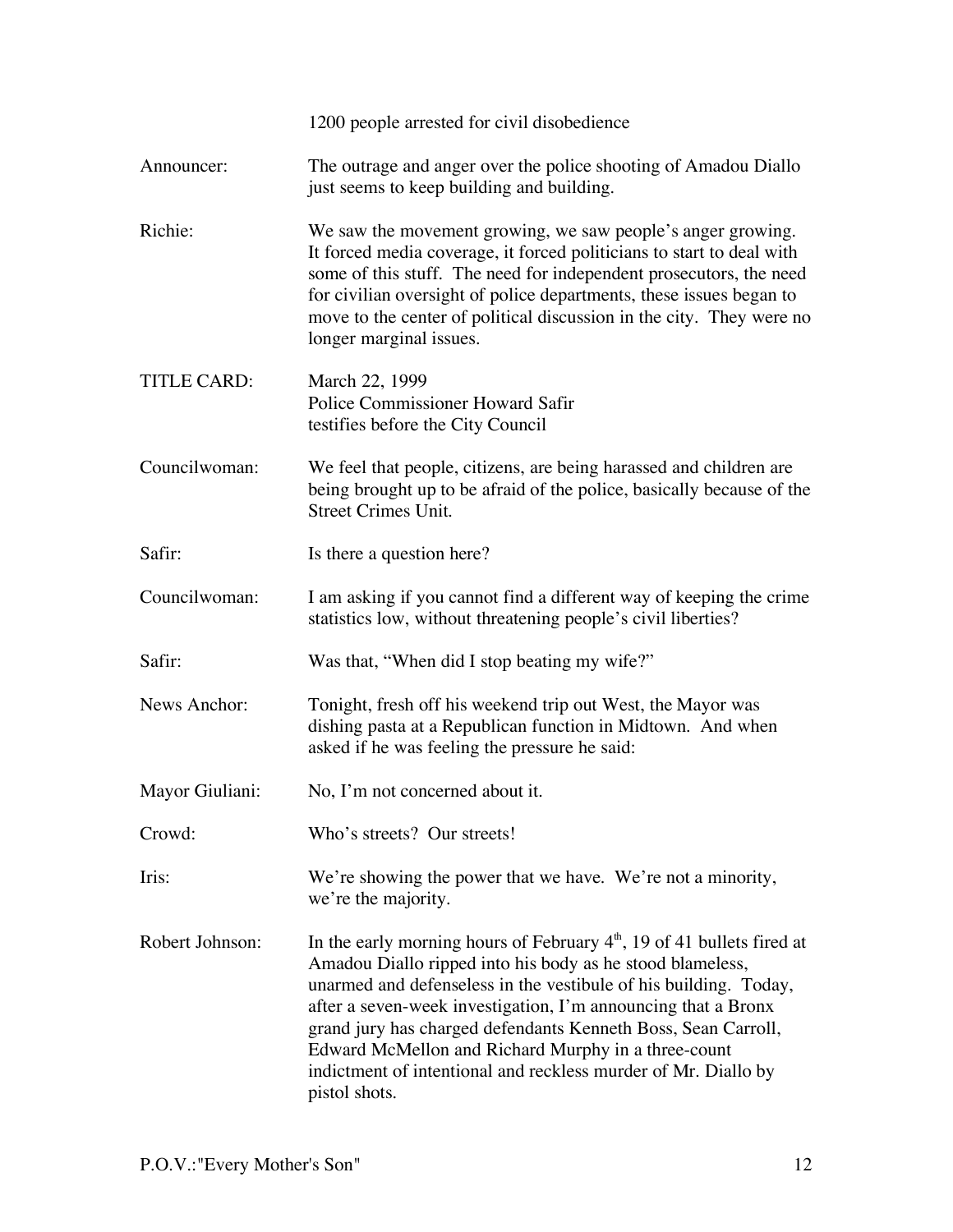| Kadiatou:          | At the beginning, I wasn't sure whether the indictment would<br>come. But when they were indicted, I was sure that the trial would<br>be rewarding, that we would get a conviction.                                                                                                                                                                                                                                                                                                  |
|--------------------|--------------------------------------------------------------------------------------------------------------------------------------------------------------------------------------------------------------------------------------------------------------------------------------------------------------------------------------------------------------------------------------------------------------------------------------------------------------------------------------|
| Crowd:             | Amen, justice for Diallo, Amen                                                                                                                                                                                                                                                                                                                                                                                                                                                       |
| TITLE:             | Albany, New York<br>February 3, 2000                                                                                                                                                                                                                                                                                                                                                                                                                                                 |
| Kadiatou:          | But the trial was sent to Albany. After the change of venue, I<br>really lost hope, because I learned that Albany is a very different<br>culture in terms of experiences with the police than those who live<br>in the Bronx.                                                                                                                                                                                                                                                        |
| Tony Gair:         | I man, this never happened in New York, where you change venue<br>before you even try and pick a jury. Usually the attempt is made to<br>at least try and select a jury, and when you get to the point where,<br>"Well, everybody's made up their mind, these police are guilty, we<br>can tell by questioning them," then the application is made to<br>change venue, and it's either granted at that point or not granted.<br>Not at that point, when it was granted in this case. |
| Kadiatou;          | The jury have no experience like those who live in the Bronx, they<br>will never understand. This was a sign to acquit the officers.                                                                                                                                                                                                                                                                                                                                                 |
| TITLE:             | February 25, 2000<br>The Diallo verdict is delivered                                                                                                                                                                                                                                                                                                                                                                                                                                 |
| Judge:             | What was your verdict, in reference to the charge of murder in the<br>second degree, under the first count on the indictment?                                                                                                                                                                                                                                                                                                                                                        |
| Jury spokesperson: | Not guilty.                                                                                                                                                                                                                                                                                                                                                                                                                                                                          |
| TITLE:             | Midtown Manhattan,<br>Hours after Diallo verdict                                                                                                                                                                                                                                                                                                                                                                                                                                     |
| TV Announcer:      | It's an extraordinary evening in New York after what happened in<br>that courtroom in Albany.                                                                                                                                                                                                                                                                                                                                                                                        |
| TV Announcer:      | All four officers were found not guilty on all charges in the<br>shooting death of Amadou Diallo.                                                                                                                                                                                                                                                                                                                                                                                    |
| Kadiatou:          | I have been betrayed by the criminal justice system because I<br>believe, to me, as a mother, a child is a child, a soul is a soul, if<br>someone has been executed like Amadou was, it should be                                                                                                                                                                                                                                                                                    |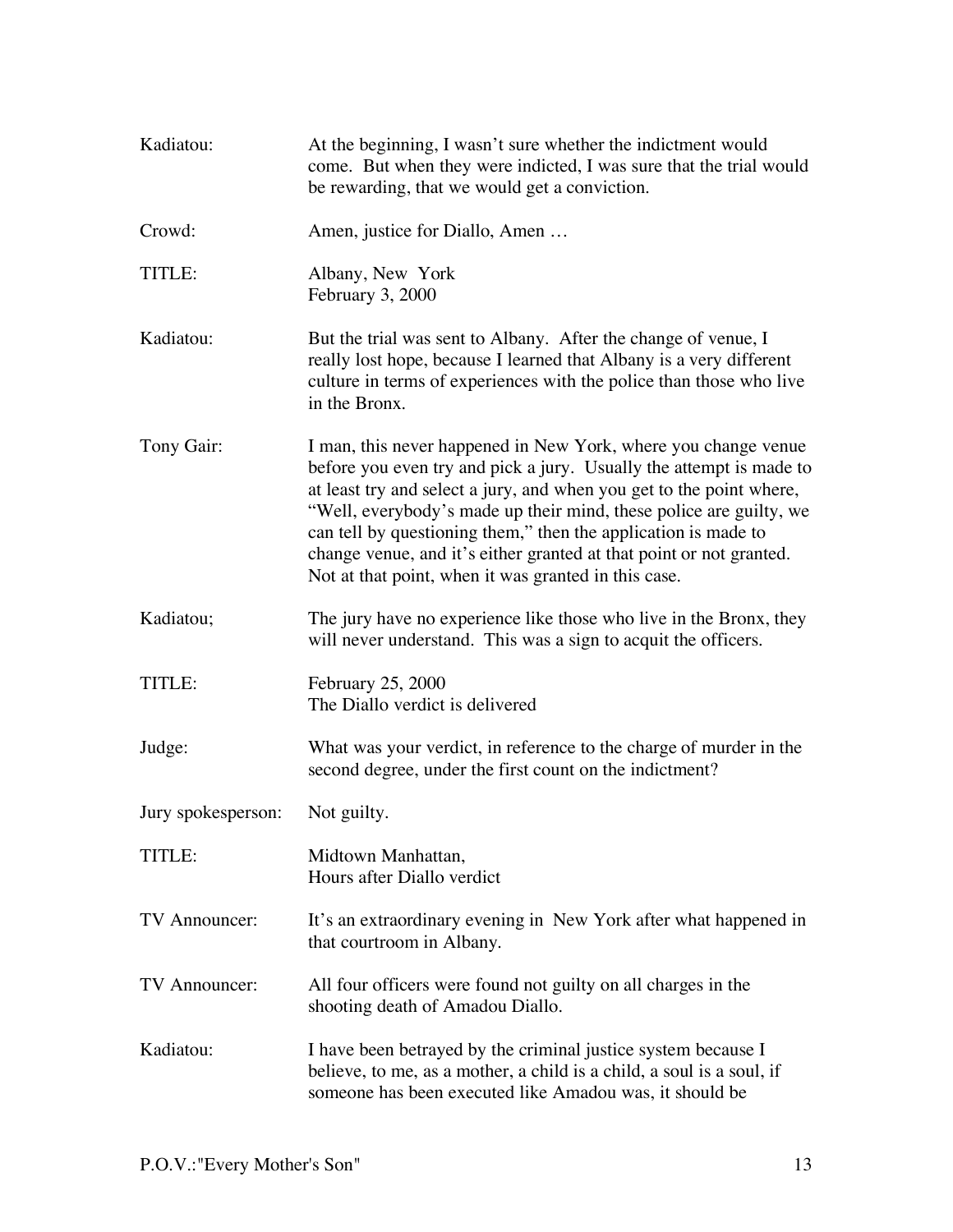|                    | accountability. If you do not reprimand an act like this, I don't<br>know what kind of message your are sending out there.                                                                                                                                                                                                                                                                                                                                                                                                                                      |
|--------------------|-----------------------------------------------------------------------------------------------------------------------------------------------------------------------------------------------------------------------------------------------------------------------------------------------------------------------------------------------------------------------------------------------------------------------------------------------------------------------------------------------------------------------------------------------------------------|
| Clif:              | When the verdict came down, I was at one police plaza, and I<br>cried. Because I work for the same department that this is<br>happening to our children and to my community with. It's difficult<br>for me to serve the department, which I love, and also serve my<br>community, which I truly love. I left me with, "Do I quit now or<br>do I keep fighting? Do I fight to make change from within, or do I<br>give up and become part of the statistics of people who've decided<br>that this police department has won.                                     |
| <b>TITLE CARD:</b> | The officers involved in the Diallo shooting declined to be<br>interviewed for this film.                                                                                                                                                                                                                                                                                                                                                                                                                                                                       |
| <b>TITLE CARD:</b> | On August 30, 1999, six months after Amadou's death, Gary<br>"Gidone" Busch was shot 12 times by police in Brooklyn.                                                                                                                                                                                                                                                                                                                                                                                                                                            |
| TV announcer:      | Right now, a live picture of hundreds of Jews taking to the streets<br>of Brooklyn, after a Hasidic man wielding a hammer is shot and<br>killed by police.                                                                                                                                                                                                                                                                                                                                                                                                      |
| TV announcer"      | Police say the man used the hammer to hit an officer in the arm.<br>Eyewitnesses say that's not what they saw.                                                                                                                                                                                                                                                                                                                                                                                                                                                  |
| TV witness:        | They were ten feet away from him when they shot him. They were<br>all standing off in a group about ten feet away.                                                                                                                                                                                                                                                                                                                                                                                                                                              |
| Interviewer:       | You never actually saw him hit an officer with a hammer?                                                                                                                                                                                                                                                                                                                                                                                                                                                                                                        |
| TV witness:        | I did not.                                                                                                                                                                                                                                                                                                                                                                                                                                                                                                                                                      |
|                    | Doris Busch Boskey: I was watching the ten o'clock news, and they announced that<br>there was a Gideon Bosch that was killed in Borough Park in a hail<br>of bullets. I must have screamed on the top of my lungs, and my<br>husband came running in. He didn't know what happened to me. I<br>started to scream, "I think Gary's been shot, I think my son's been<br>killed, I think he's dead." I called the precinct and I was hysterical<br>crying, and I begged them, "Please tell me." And they wouldn't<br>tell my anything. They said, "We don't know." |
| Doris:             | Gary was the youngest of the three boys. Actually we used to call<br>them "the three G's" because we had Glenn, Greg and Gary. So<br>that's what they were, three G's.                                                                                                                                                                                                                                                                                                                                                                                          |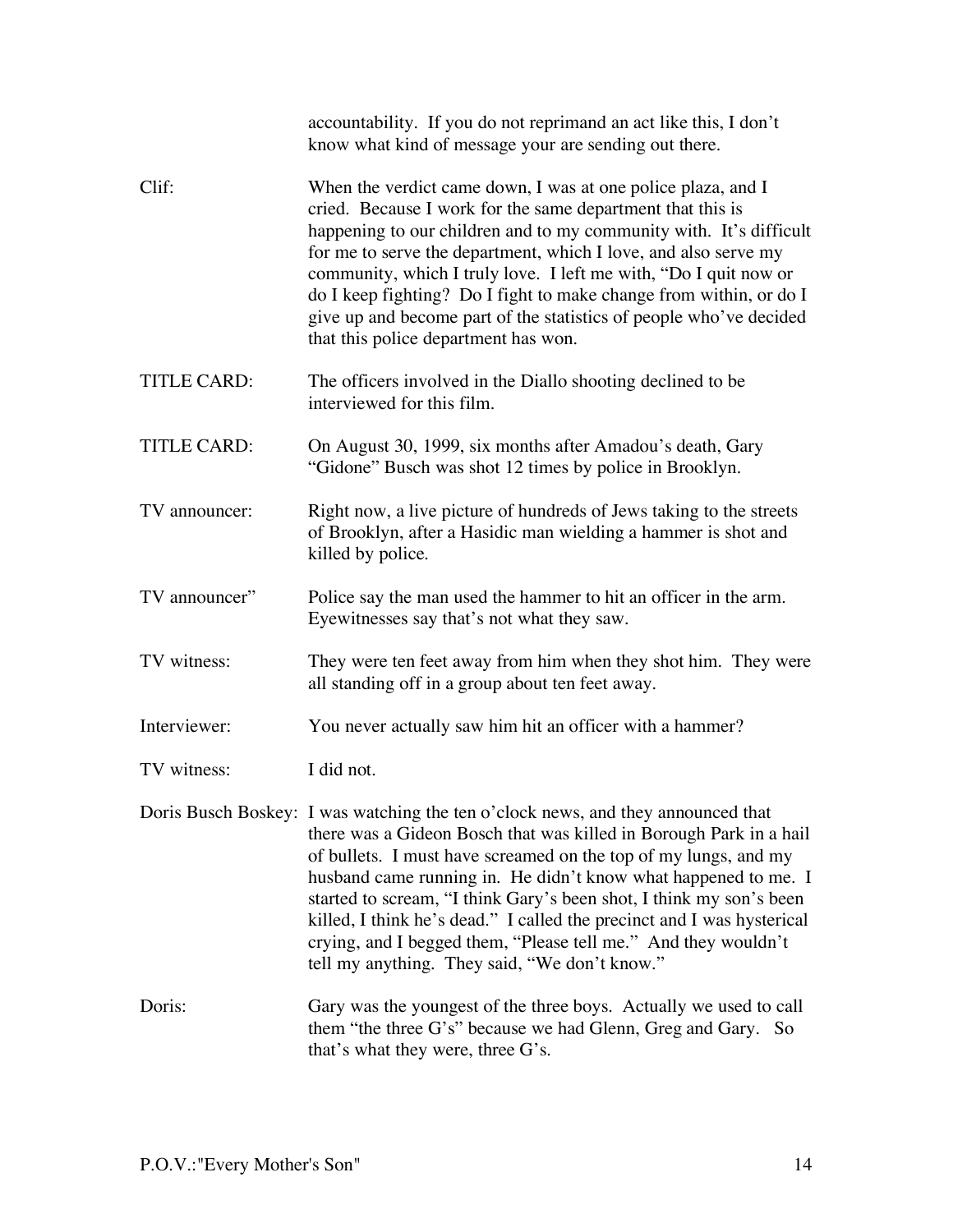|                   | This is when he graduated college, Emory, before he became<br>Hasidic. He left medical school, he got into Mt. Sinai and he was<br>there for about, the end of his second year he found out about this<br>igeanephropathy, he had a kidney problem. He went off to Israel<br>with a backpack, and he thought that would be one stop and he<br>would continue. But he began to speak Hebrew fluently, he<br>became more and more religious, and he went to the Dean and said<br>to her, "I'm not coming back, I want to continue to study Torah, I<br>want to stay in Israel, I don't want to go back to medical school. I<br>want to find another way.                                                |
|-------------------|-------------------------------------------------------------------------------------------------------------------------------------------------------------------------------------------------------------------------------------------------------------------------------------------------------------------------------------------------------------------------------------------------------------------------------------------------------------------------------------------------------------------------------------------------------------------------------------------------------------------------------------------------------------------------------------------------------|
| Gary (home video) | I miss you all terribly much, what can I say? I'm looking forward<br>to you coming here. I miss everybody, and I want to be around<br>everybody, but I have to do this first.                                                                                                                                                                                                                                                                                                                                                                                                                                                                                                                         |
| TITLE:            | Gary "Gidone" Busch<br>1967-1999                                                                                                                                                                                                                                                                                                                                                                                                                                                                                                                                                                                                                                                                      |
| Doris:            | I guess maybe in 1994, '95, he began to have problems, more<br>depressions and things like that. But there was never any violence,<br>I mean, he was very gentle, if anything he would become more<br>withdrawn.                                                                                                                                                                                                                                                                                                                                                                                                                                                                                      |
| Doris:            | What happened on August 30 is that the police were called because<br>of a disturbance of loud music. I believe they may have seen Gary<br>holding,, when he was meditating, this little small religious<br>hammer. Gary came to the door, and as he stood in the doorway<br>down in the stairwell, one of the officers sprayed him directly in<br>the eyes and face with pepper spray. Pepper spray causes<br>temporary blindness, severe burning pain, and difficulty breathing,<br>and it also affects your entire equilibrium. He tried desperately to<br>get up the steps and away from them, and he got past them, and he<br>must have been about 18 feet from the stairwell, screaming in pain. |
| Rafael Eisenberg: | When I came down the street they were holding their night sticks in<br>their hands. And as I approached the scene, I saw them put their<br>nightsticks back in their belts and put their hands on their<br>revolvers This is the drawing that I did, the day after. He was<br>not attacking them. He was not attacking them, he was not coming<br>at them, he was standing at a reasonable distance, holding a<br>hammer over his head. A moment after that he was dead. He was<br>executed.                                                                                                                                                                                                          |
| Doris:            | When my son Glenn went to identify the body, they began to<br>question him. "Tell us about your brother and then we'll let you<br>see the body." And he said, "I want to know what happened to                                                                                                                                                                                                                                                                                                                                                                                                                                                                                                        |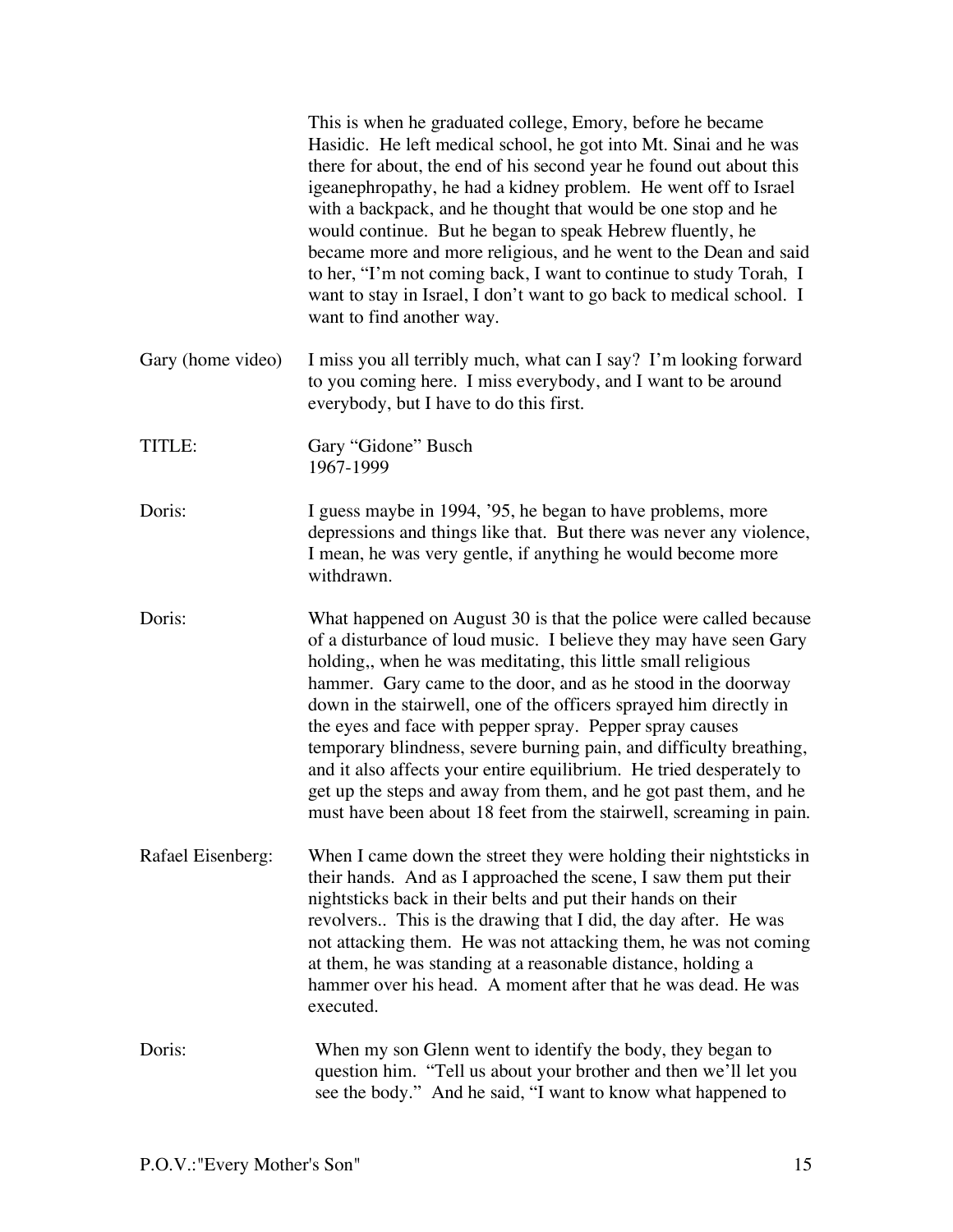|         | my brother, I want to see him now." And they said, "No, you<br>give us something and we'll give you something."                                                                                                                                                                                                                                                                                                                                                       |
|---------|-----------------------------------------------------------------------------------------------------------------------------------------------------------------------------------------------------------------------------------------------------------------------------------------------------------------------------------------------------------------------------------------------------------------------------------------------------------------------|
| Rafael: | Right after the shooting, one of the police turned around and asked<br>for witnesses. And as I began to explain to him what I saw, I said<br>very briefly what I saw, and I guess I made it sound like, "And<br>then you just shot him" or something like that. So he crossed out<br>my name and then he walked away from me. And I yelled after<br>him, "Hey, what are you doing? You don't want my testimony<br>because you don't like it?" And he just ignored me. |
| Doris:  | I didn't see any of the television or hear any the radio or anything<br>for three weeks. Then my husband began to cut out articles and<br>then I went through them and started to make notes and just print<br>everything out on the computer so that I could organize the<br>conflicting stories. Gary had no gun, he had no knife, he wasn't a<br>criminal, did didn't have a criminal record.                                                                      |
| Doris:  | When my son Glenn went to identify the body, they began to<br>question him, "Tell us about your brother and then we'll let you<br>see the body." He said, "I want to know what happened to my<br>brother, I want to see him now." And they said, "No, you give us<br>something and we'll give you something."                                                                                                                                                         |
|         | They went out there looking for something in his background. He<br>had no gun, he had no knife, he wasn't a criminal, he didn't have a<br>criminal record. They had to find something, and so they<br>capitalized on the fact that he had emotional problems, that he had<br>been hospitalized. And that's when they figured they could create<br>this image of a violent, deranged person.                                                                           |
| TITLE:  | Police Commissioner Howard Safir,<br>Morning after Busch shooting                                                                                                                                                                                                                                                                                                                                                                                                     |
| Safir:  | This is clearly a situation in which the police officer was being<br>attacked with a very dangerous instrument, while on the ground,<br>and responded in the only way that he could, which was basically<br>to protect his life.                                                                                                                                                                                                                                      |
| Doris:  | The mayor and the police commissioner got together with the<br>rabbis, the press, they met with all of these people the very next<br>morning at 8:30, without an investigation, and repeated the story<br>that my son was killed while attacking an officer with a claw<br>hammer.                                                                                                                                                                                    |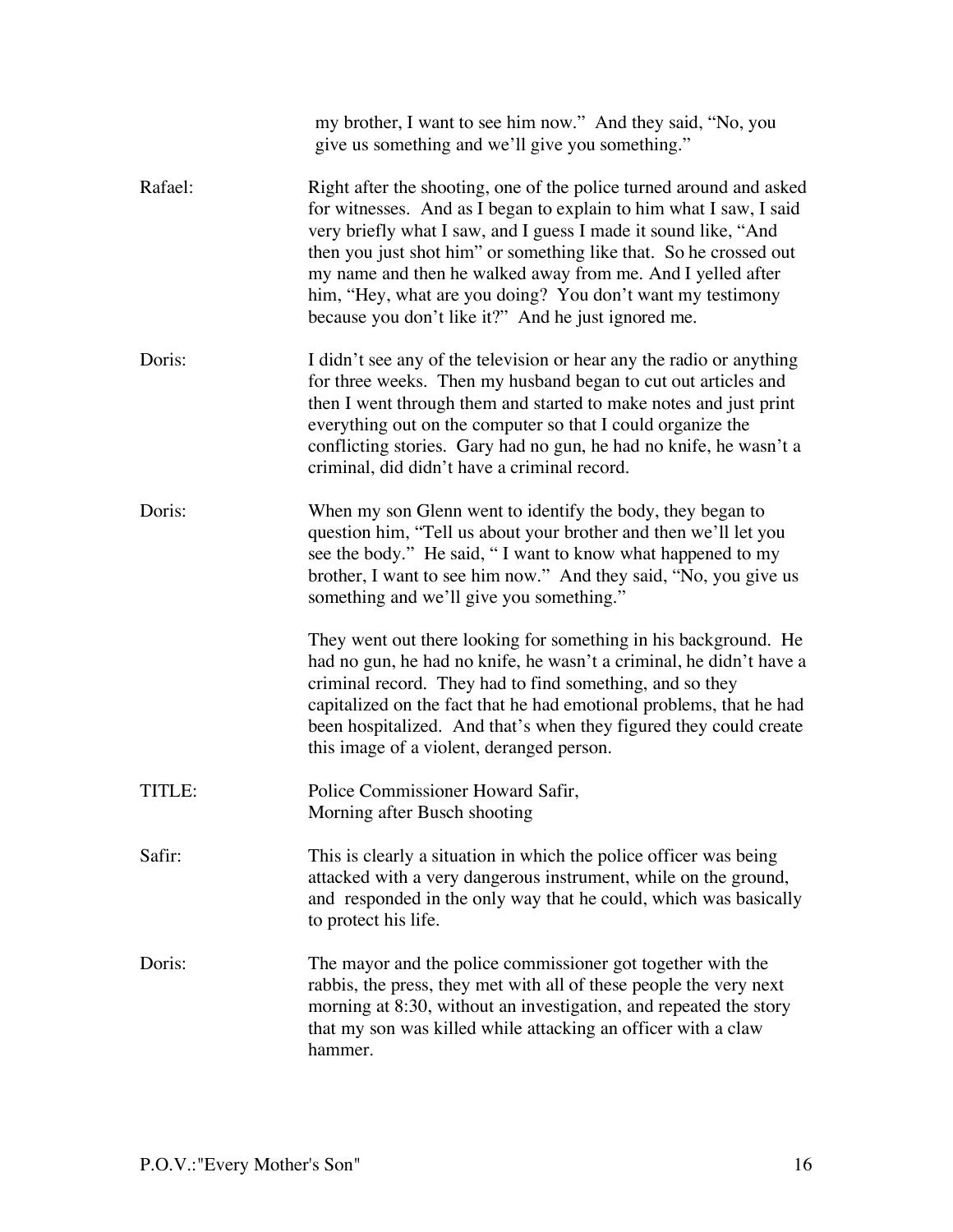| Giuliani:   | My message is to support the police and give them the benefit of<br>the doubt. How often have they been there for the Borough Park<br>community, how often have they put their lives as risk to protect<br>the Borough Park community?                                                                                                                                                                                                                                                                                                                                                         |
|-------------|------------------------------------------------------------------------------------------------------------------------------------------------------------------------------------------------------------------------------------------------------------------------------------------------------------------------------------------------------------------------------------------------------------------------------------------------------------------------------------------------------------------------------------------------------------------------------------------------|
| Doris:      | One of the things the rabbis did was they immediately put out<br>posters all over the neighborhood, saying that they should<br>cooperate with the police, that they shouldn't demonstrate. And so<br>those who wanted to demonstrate were kept back from doing just<br>that.                                                                                                                                                                                                                                                                                                                   |
|             | Unfortunately I've had to start emptying. This is the stuff that I'm<br>trying to put into bags to  you know  decide what to do with<br>all this stuff. And in here, I didn't know really what to do. In here,<br>all the tutsi (??), all of them. I don't know what you're supposed<br>to do when someone dies.                                                                                                                                                                                                                                                                               |
|             | And then I see an article in the New York Times in October that<br>said it is now believed that none of the officers was ever hit with a<br>claw hammer.                                                                                                                                                                                                                                                                                                                                                                                                                                       |
| Dov Hikind: | We were lied to by a police commissioner who lied not only to us<br>but to all the people of the City of New York when he said that<br>Gidone was holding something in his hand and attacking a police<br>officer and that's when he was shot. It was an absolute lie. They<br>admitted that later on, weeks and weeks later. But no one knows<br>where the lie came from. Was it part of a cover-up?                                                                                                                                                                                          |
| Doris:      | If you start on the very first page of the patrol guide, you will see<br>something that is, to me, one of the most important things that you<br>ever deal with in cases of people, especially people who have<br>emotional problems, this is not a criminal. "The duty of all<br>members of the service is to preserve human life. The safety of all<br>persons involved is paramount in cases involving emotional<br>disturbed persons. If he's not immediately dangerous, the person<br>should be contained until assistance arrives." They had to just<br>leave him along in his apartment. |
| Iris:       | Good afternoon, Baez. I can't do it on a Saturday. Right, from 9<br>to 12. And then you have all of these that are not in the calendar.<br>This is to go to Albany and sit on a panel. They want to pass a bill<br>after the Diallo shooting, and they have different things that they<br>want to implement. And this is the Citywide Coalition to Stop<br>Giuliani. And the list goes on. This is the mail that came<br>yesterday.                                                                                                                                                            |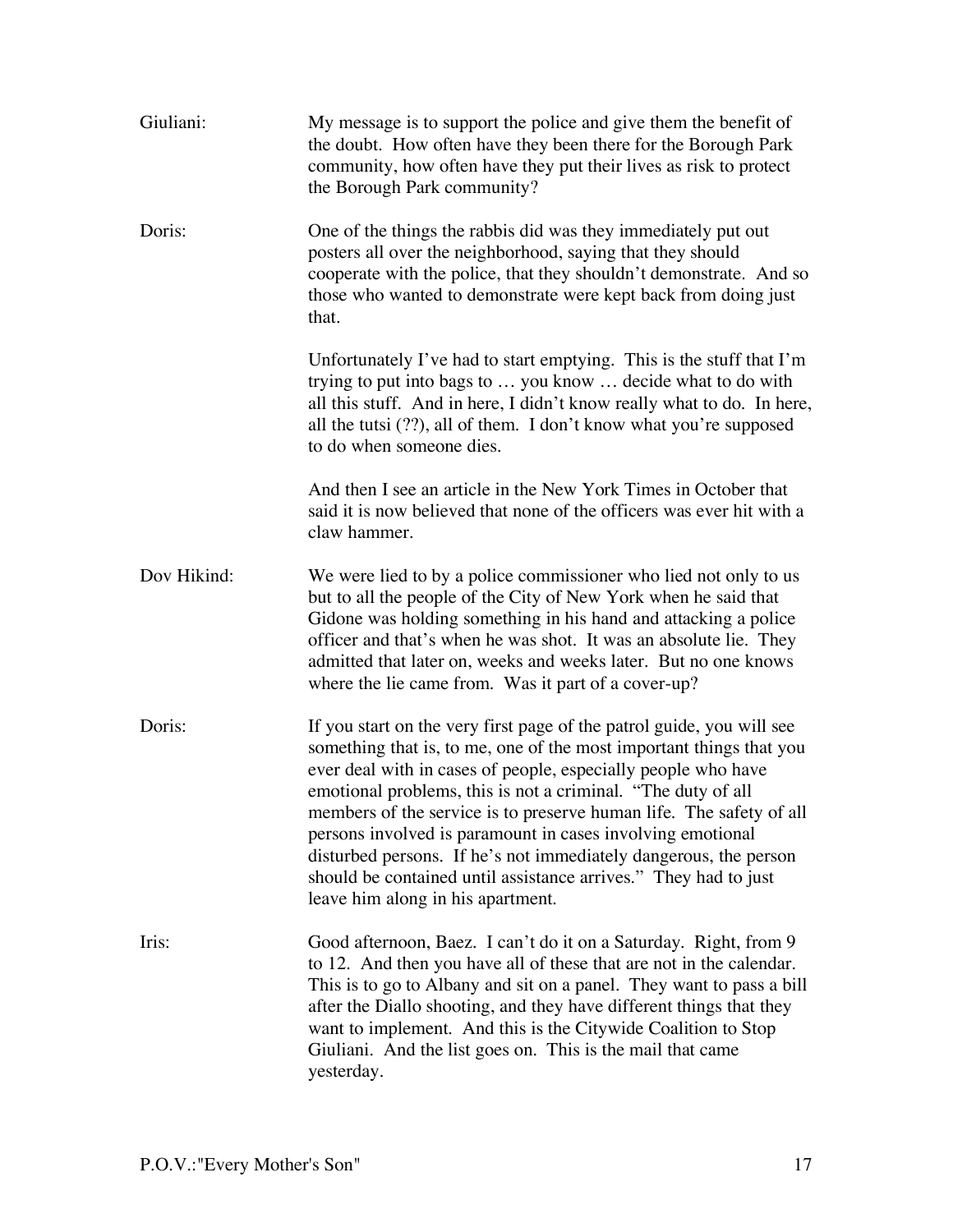|        | They make these meeting, I say I think I have to be there because<br>it's a different community, and I haven't spoken around that<br>community.                                                                                                                                                                                                                                                                                                                                                                                                                                              |
|--------|----------------------------------------------------------------------------------------------------------------------------------------------------------------------------------------------------------------------------------------------------------------------------------------------------------------------------------------------------------------------------------------------------------------------------------------------------------------------------------------------------------------------------------------------------------------------------------------------|
| Doris: | Iris Baez called me when my son was first killed. I didn't even<br>know who she was, except that I knew the case because I had<br>remembered reading about it. She said she hopes I have strength<br>and that God should be with me, and she gave me her number to<br>call, which was wonderful. I had also gone to the Diallo trial when<br>they were selecting the jury up in Albany. I wanted to be there<br>because I wanted to lend my support, and I met Mrs. Diallo and we<br>became connected.                                                                                       |
|        | I think there's a certain feeling that we all share, because our sons<br>didn't die because of an illness, they didn't die because they were<br>hit by a car, there was no accident, our sons were killed by the<br>police, and that's a far different thing than losing your son any<br>other way. I guess it's made me more aware of what really<br>happens out there. Things that, you know, when you live out here,<br>I'm away from the city, and it's a quiet life and you don't have that<br>out here. And I think what it's done is it's made me aware of a<br>system that's flawed. |
|        | I've learned a lot. It put me in touch with officials that I would<br>have never been involved with, and people that probably never<br>would have been in touch with. It's funny because I could never<br>talk before. I was very quiet.                                                                                                                                                                                                                                                                                                                                                     |
| TITLE: | <b>National Action Network</b><br>Harlem                                                                                                                                                                                                                                                                                                                                                                                                                                                                                                                                                     |
| Doris: | Good afternoon, I wanted to thank you for inviting me. You're<br>probably wondering, "What is this white Jewish mother doing<br>here, and how did I ever get involved in this?"                                                                                                                                                                                                                                                                                                                                                                                                              |
|        | Something has to be done to change this, because innocent people<br>that are killed this way, there's got to be some justice and<br>accountability.                                                                                                                                                                                                                                                                                                                                                                                                                                          |
|        | There was a grand jury convened within a period of seven days,<br>while I was still sitting shiva. This particular district attorney has<br>never indicted a police officer who had fired his weapon in the line<br>of duty, ever. So of course they did not indict. It just goes on. We<br>need independent investigators, not internal affairs. We need<br>independent prosecutors. Everybody has to be independent of any                                                                                                                                                                 |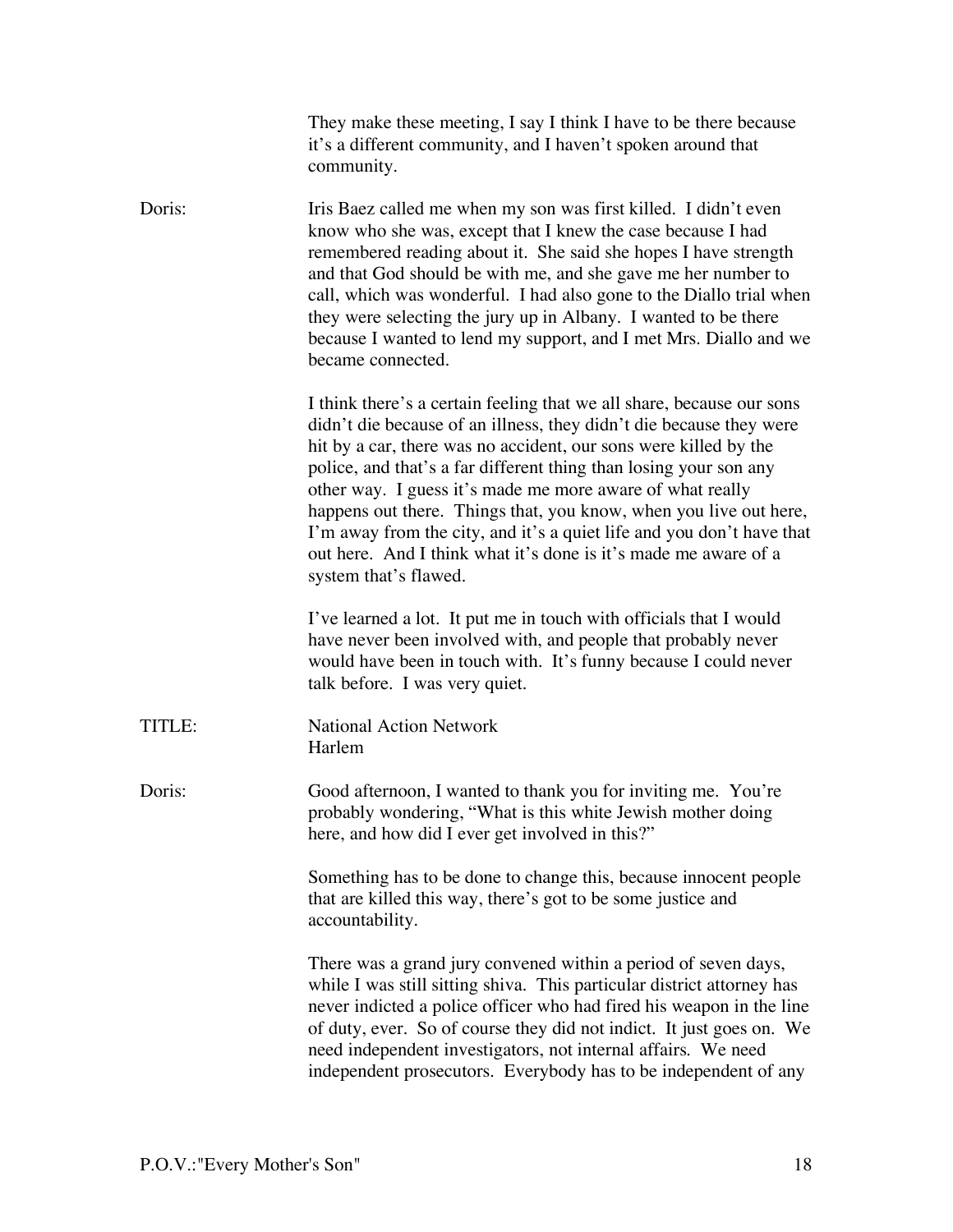|                     | influence from the police department, the mayor, politics,<br>politicians. This is my story and I'll continue to fight                                                                                                                                                                                                                                                                                                         |
|---------------------|--------------------------------------------------------------------------------------------------------------------------------------------------------------------------------------------------------------------------------------------------------------------------------------------------------------------------------------------------------------------------------------------------------------------------------|
| TITLE:              | The officers involved in the Busch shooting declined to be<br>interviewed for this film.                                                                                                                                                                                                                                                                                                                                       |
| TITLE:              | High School for Legal Studies<br><b>Brooklyn</b>                                                                                                                                                                                                                                                                                                                                                                               |
| Teacher:            | Class, students, we all know Mrs. Diallo, Mrs. Baez, our principal<br>for a day.                                                                                                                                                                                                                                                                                                                                               |
| Kadiatou:           | It's nice to be here.                                                                                                                                                                                                                                                                                                                                                                                                          |
|                     | This is about you also, it's about the future generation. After the<br>verdict, we have two other people already that have been killed by<br>the police. So what can we do about this? I would want to know<br>from all of you, and I need you to take it seriously.                                                                                                                                                           |
|                     | I know at the end of the day, I can stand up and say that I did<br>something. I know that all these years that I've spent here will not<br>be in vain. I will not regret why I did that, because I believe in it, I<br>will go forward.                                                                                                                                                                                        |
| TITLE:              | National March Against Police Brutality<br>Washington DC, 1999                                                                                                                                                                                                                                                                                                                                                                 |
| <b>Ron Daniels:</b> | Family members and victims of police brutality from across the<br>country have journeyed to Washington, DC. We are committed to<br>using this historic day to crystallize a movement, to march in the<br>streets, to march on ballot boxes, to march on courtrooms, to<br>compel this nation to take seriously the need for police reform and<br>policies which are conducive to living in prosperous and safe<br>communities. |
| Kadiatou:           | Our heart has been broken for the rest of our lives. But we want to<br>be among those who want to make change.                                                                                                                                                                                                                                                                                                                 |
| Richie:             | There are arguments made that other cities have reduced crime,<br>such as San Diego, at a level greater than New York, without<br>instituting the same kind of policies. They instituted a different<br>kind of policies. I would say those things are worth studying, and<br>seeing what are the best practices?                                                                                                              |
| Clif:               | If I was an officer in a patrol car, and Anthony Baez and his buddy<br>was playing football and it hit my patrol car, I would have gotten<br>out of the patrol car too. I would have gotten out of the patrol car                                                                                                                                                                                                              |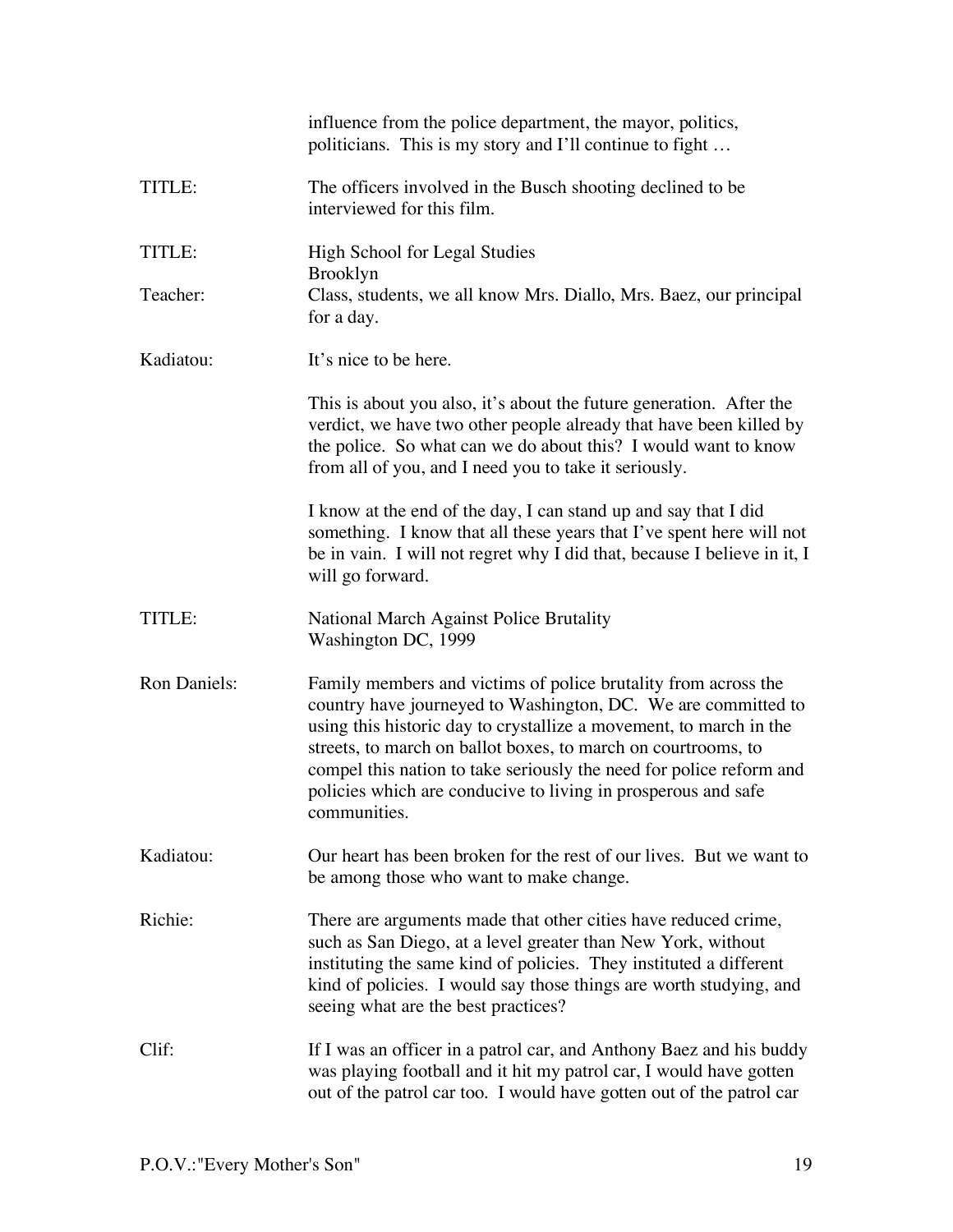|              | and I would have yelled at him, "Yo, over here." He would have<br>thrown the football to me, and I would have throw the football<br>back, that's community policing.                                                                                                                                                                                                                                                 |
|--------------|----------------------------------------------------------------------------------------------------------------------------------------------------------------------------------------------------------------------------------------------------------------------------------------------------------------------------------------------------------------------------------------------------------------------|
| Kadiatou:    | We do not reject the police from coming and policing the<br>neighborhood. But I think to know the neighborhood, and to know<br>the people, who they are, is one way to go.                                                                                                                                                                                                                                           |
| Iris:        | We have to let our officials get involved. Because they're just<br>sitting back and letting things happen, and not doing nothing. And<br>yet we vote these people into office. They'll say "I'm sorry" and<br>they'll pat you on the back, but we don't need a pat on the back.<br>We want residency, we want an independent prosecutor to deal<br>with these police cases, because the police cannot police itself. |
| Doris:       | The Black, Puerto Rican and Hispanic Caucus invited all of the<br>families to come up to Albany. They were trying to get legislation<br>passed called "The Diallo Package." We talked about having the<br>officers live in the communities, learn more languages of people in<br>the communities that they were to work in.                                                                                          |
| Iris:        | When you see these new cops coming up, you have to be part of<br>their training. You have to find out how come that police officer<br>got to the point where he could murder your son. How he got his<br>training, where did it fail, so you can change it.                                                                                                                                                          |
| Al Sharpton: | Mrs. Baez, Mrs. Rosario, the family of Gideon Busch, all joining<br>with the Diallo family today.                                                                                                                                                                                                                                                                                                                    |
| Iris:        | We have to examine our hearts and our minds, and say, "What can<br>I do now? Starting today, when I get up in the morning, what am<br>going to do to help stop police brutality?" Look behind you and<br>look at all the people here, if we all get together and we all demand<br>changes, there will be changes.                                                                                                    |
| Doris:       | You can't let this go, because if it happened to my son, it could<br>happen to anybody's son. If there's no accountability, it's going to<br>happen again.                                                                                                                                                                                                                                                           |
| Kadiatou:    | I do not want my son to die in vain. I'm his voice. I must speak<br>out, because I don't want what happened to Amadou to happen to<br>another family again.                                                                                                                                                                                                                                                          |